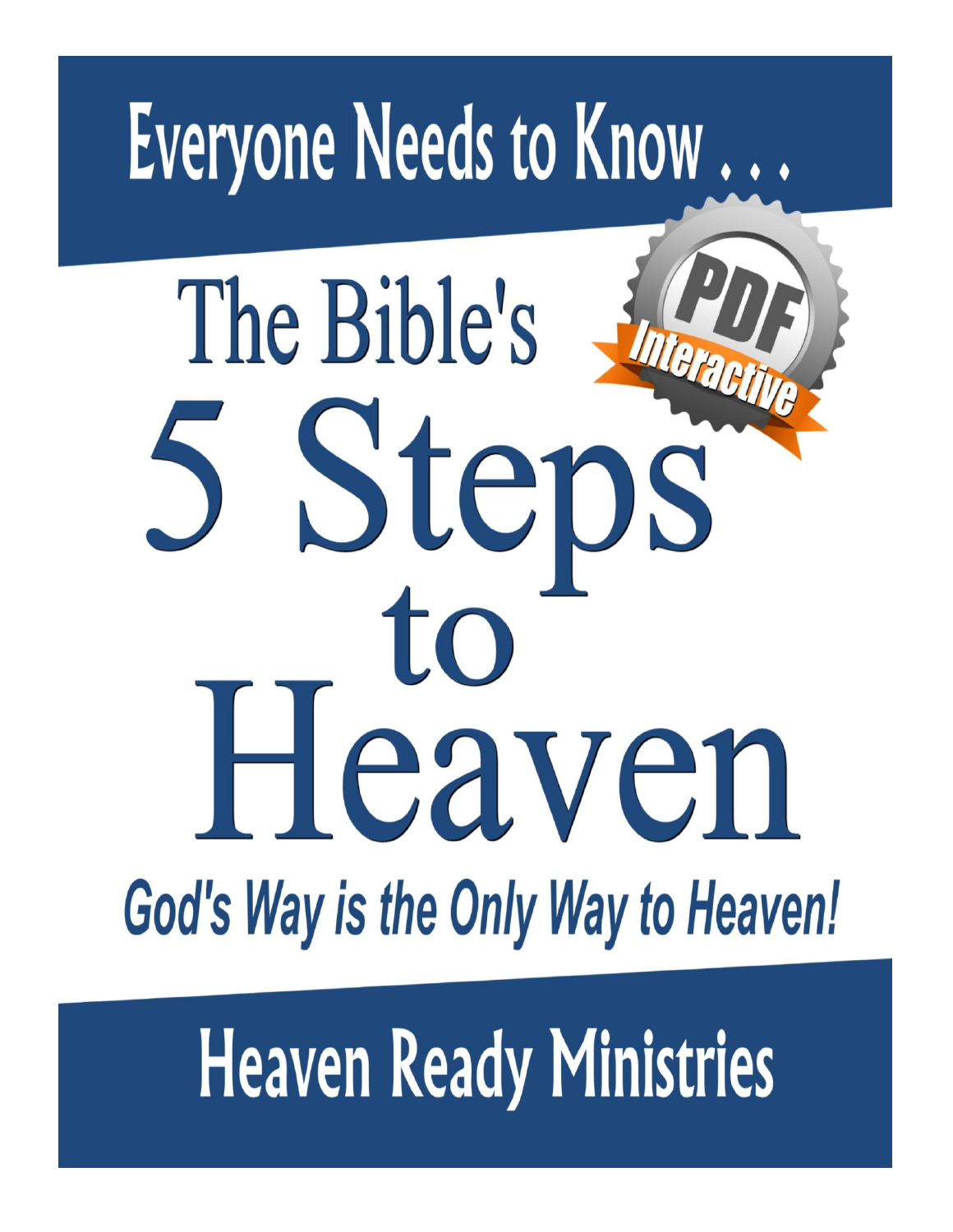# **The Bible's "5 Steps" to Heaven**

 Most people think that going to Heaven has something to do with Being a GOOD PERSON, Doing GOOD WORKS or Being RELIGIOUS, but the Bible makes it clear that going to Heaven has NOTHING to do with ANY of these things!

 Every day, 150,000 people die and step into Eternity (54 Million Every Year). Most of them die hoping they're going to make it to Heaven but according to the Bible, most people never will! Is this because MOST People are BAD People? NO, It's because MOST People never "Take the Time" (like you're doing Right Now) to "Find Out" what GOD says it takes to GET to Heaven! If we want to go to Heaven, we have to do it GOD'S WAY, NOT OUR WAY!

So what is, "GOD'S WAY"? God has a simple message called "THE GOSPEL" that He wants everyone on earth to hear. "The Gospel" means, "Good News" and the "Good News" is all about God's Son Jesus Christ; WHO He is, WHAT He Said, WHAT He Did, WHY He Did it and HOW Jesus' Death and Resurrection from the dead created a PATH for everyone on earth to go to Heaven! If you want to go to Heaven and receive God's Free Gift of Eternal Life, there's only "ONE WAY". You have to follow God's Simple "5 Step" Gospel Path!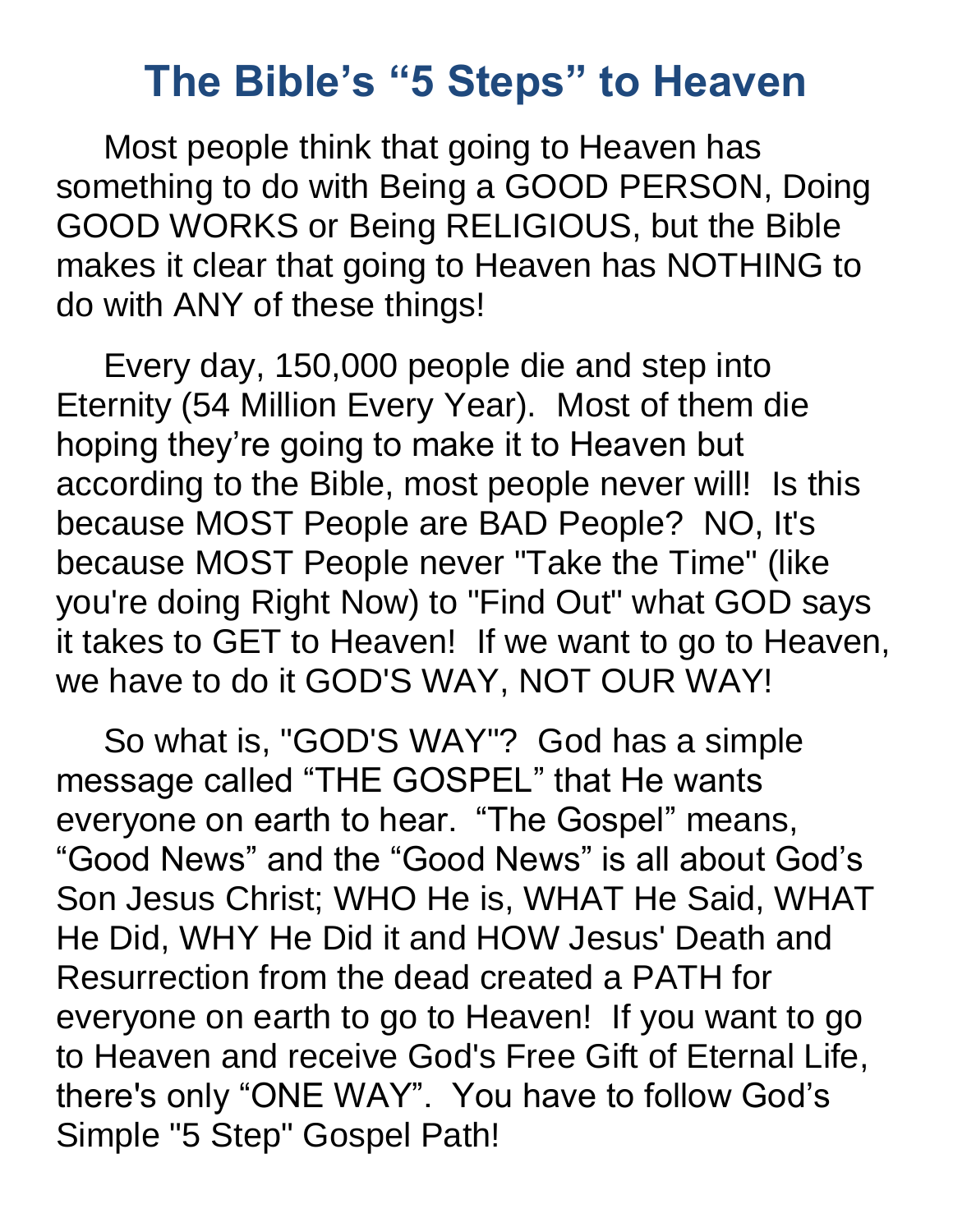# **Here Are the "5 Steps" to Heaven:**

 **1. READ** THE **GOSPEL.**

 **2. UNDERSTAND** THE **GOSPEL.** 

 **3. BELIEVE** THE **GOSPEL.** 

 **4. LOVE JESUS** AS YOUR **LORD.**

**5. RECEIVE JESUS** AS YOUR **SAVIOR.**

 So how long does it take to complete these Five Steps? That depends on each individual. You see, it's not just a matter of Learning About God, you're actually making a Connection With God, one that requires Faith, Love and Trust. The amount of time it takes to make that connection is strictly between you and God.

 Some may be able to complete all Five Steps and make that connection in a single day, some may need several days, some may need several weeks, some may need several months and sadly, some may just keep putting it off until it's too late.

 Here's your situation; you're Five Steps away from Heaven and Eternal Life and only a Heartbeat away from Hell! What's the smartest thing you can possibly do right now?

 Yes! Get on God's "5 Step" Path to Heaven Now! Don't Wait! Seek God and Pray for understanding every step of the way. God promises to reveal Himself to those that seek Him with their Whole Heart!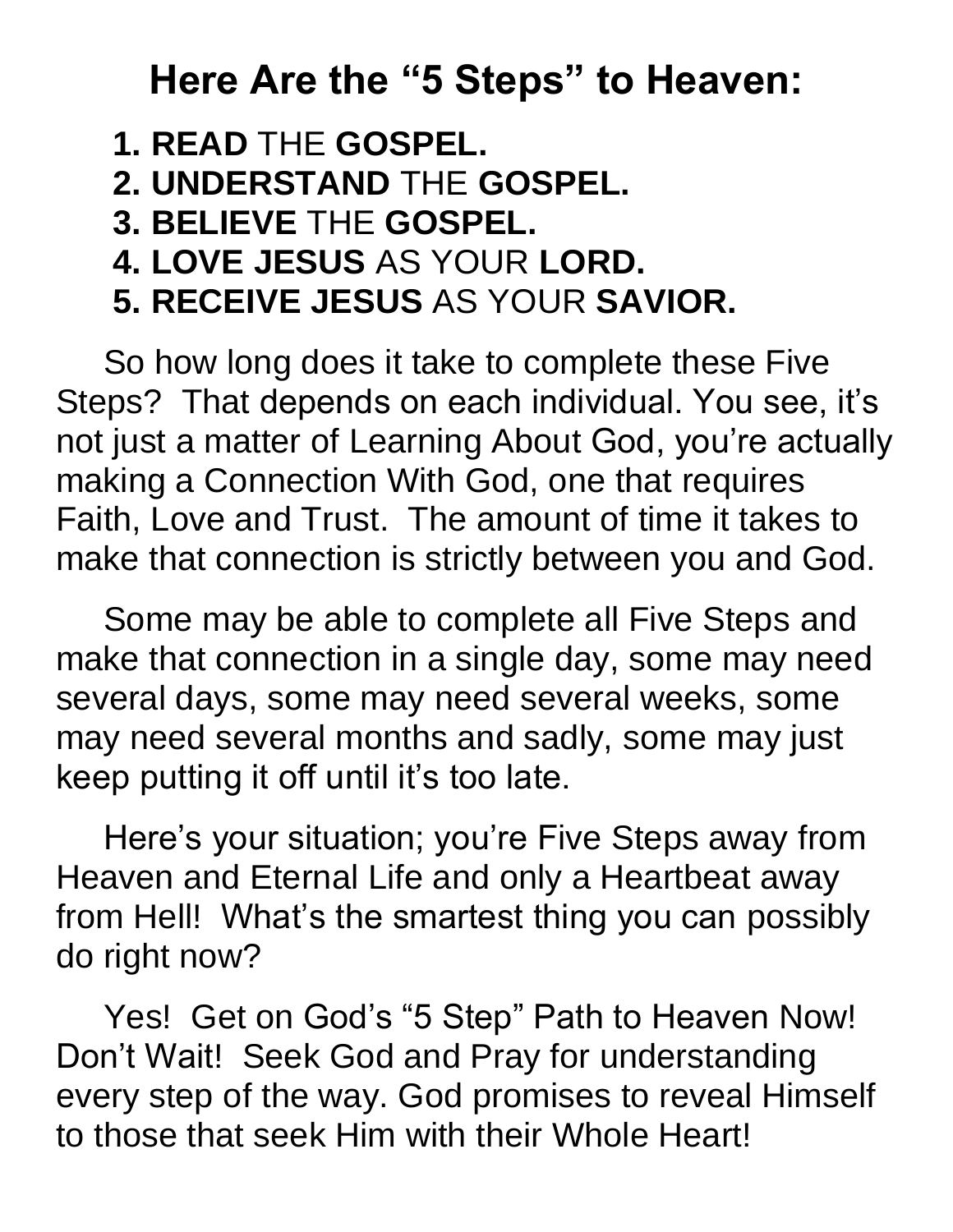

## **You Need to READ the GOSPEL**

 Your very first step on God's Path to Heaven is to open Gods Word, the Bible, and find out what God's Gospel Message is all about. Start with the **"Gospel of John".** This short Book reveals the basics of the Gospel and the Absolute Truth about Jesus, Who He Is, What He Said, What He Did and Why He Did it. Ask God to help you understand and to give you the Faith to Believe His "Living Word" as you read.

 Although God's Gospel Message is woven all throughout the Bible, many people find that the "Gospel of John" gives them a clear enough presentation of the Gospel to enable them to continue on *(It only takes a few hours to read carefully through the entire book which has 21 short chapters).* This may be your experience as well, but if not, continue on to the **"Book of Romans"** before continuing on to Step 2.

 The "Book of Romans" explains man's sinful nature in a personal way and helps us understand just how lost we really are without the Love of God and the Power of the Gospel. We consider the "Gospel of John" to be the "heart" of the Gospel and the "Book of Romans" to be the "soul" of the Gospel.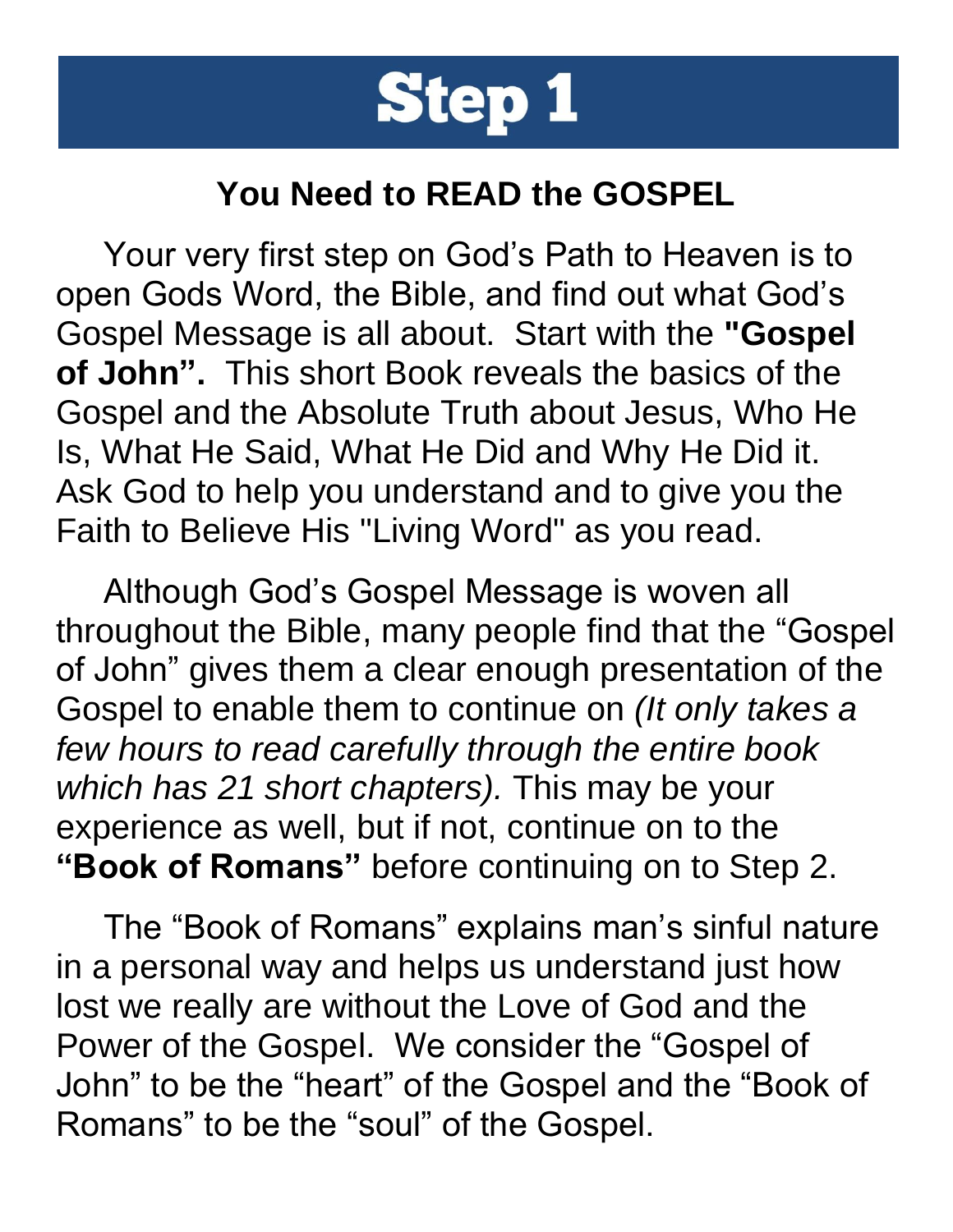We can't over emphasize the Importance of Step 1. Not only will reading God's Word give you important information about Jesus and God's Plan of Salvation, it's also where you'll get the Faith you need to be Saved! This is what the Bible says:

#### *Ephesians 2:8-9*

*8 For by grace are ye saved through faith; and that not of yourselves: it is the gift of God: 9 Not of works, lest any man should boast.*

You see, we are Saved by God's GRACE through our FAITH in Jesus Christ and NOT by anything that we could ever DO. It's a FREE Gift from God. We read this in Romans:

#### *Romans:10:17*

*So then faith cometh by hearing, and hearing by the word of God.*

The only way we can be Saved by God's Grace, is by putting our Faith in Jesus. Where does the Bible say our Faith comes from? Yes, from Reading the Word of God! You see, it's only from Reading God's Word that you will truly get to Know Jesus! It's not enough to just know About Jesus. In order to be Saved, you have to Receive Jesus as your Personal Lord and Savior. You have to establish a Personal Relationship with Him and the only way you can do that is through God's Holy Word!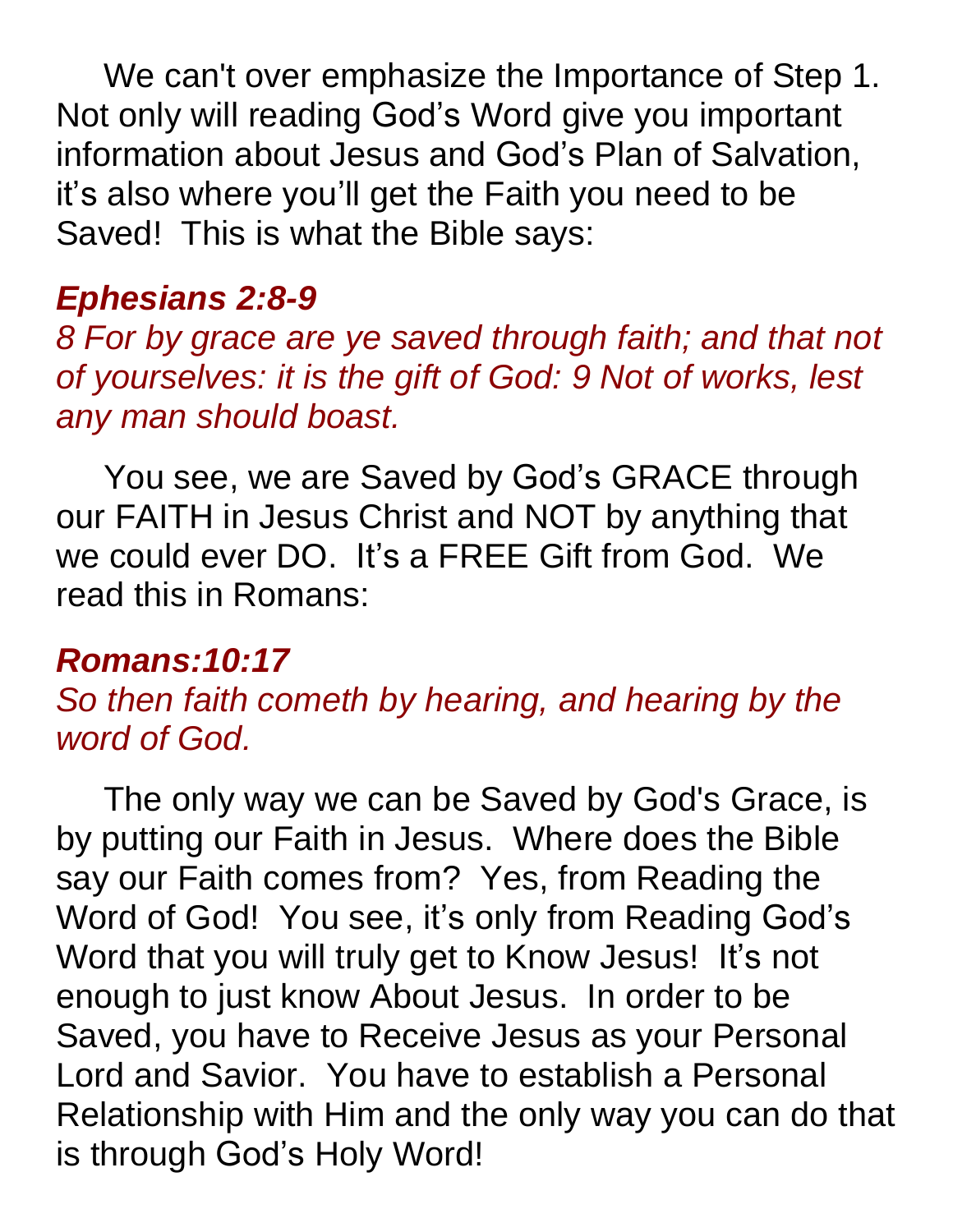Let me explain it this way, if you don't establish a Personal Relationship with Jesus, how can you ever truly Believe in Him or be able to put your full Trust in Him? If you can't fully Believe and Trust in Jesus, then you'll never be able to Receive Him as your Savior. If you don't Receive Jesus as your Savior, then you can never be Saved, you'll never Receive Eternal Life and you'll never be able to go to Heaven!

Please take this Step Very Seriously. No one can take a short cut to Heaven and no one can ever Fool God - He knows our every thought. Remember above all, your Eternal Destiny is hanging in the Balance!

We have provided online links below so you can have instant access to the "Gospel of John" and the "Book of Romans". Just click on the buttons below and you can instantly start reading.

The Gospel of **Chapters 1-21** 

The Book of Romans **Chapters 1-16**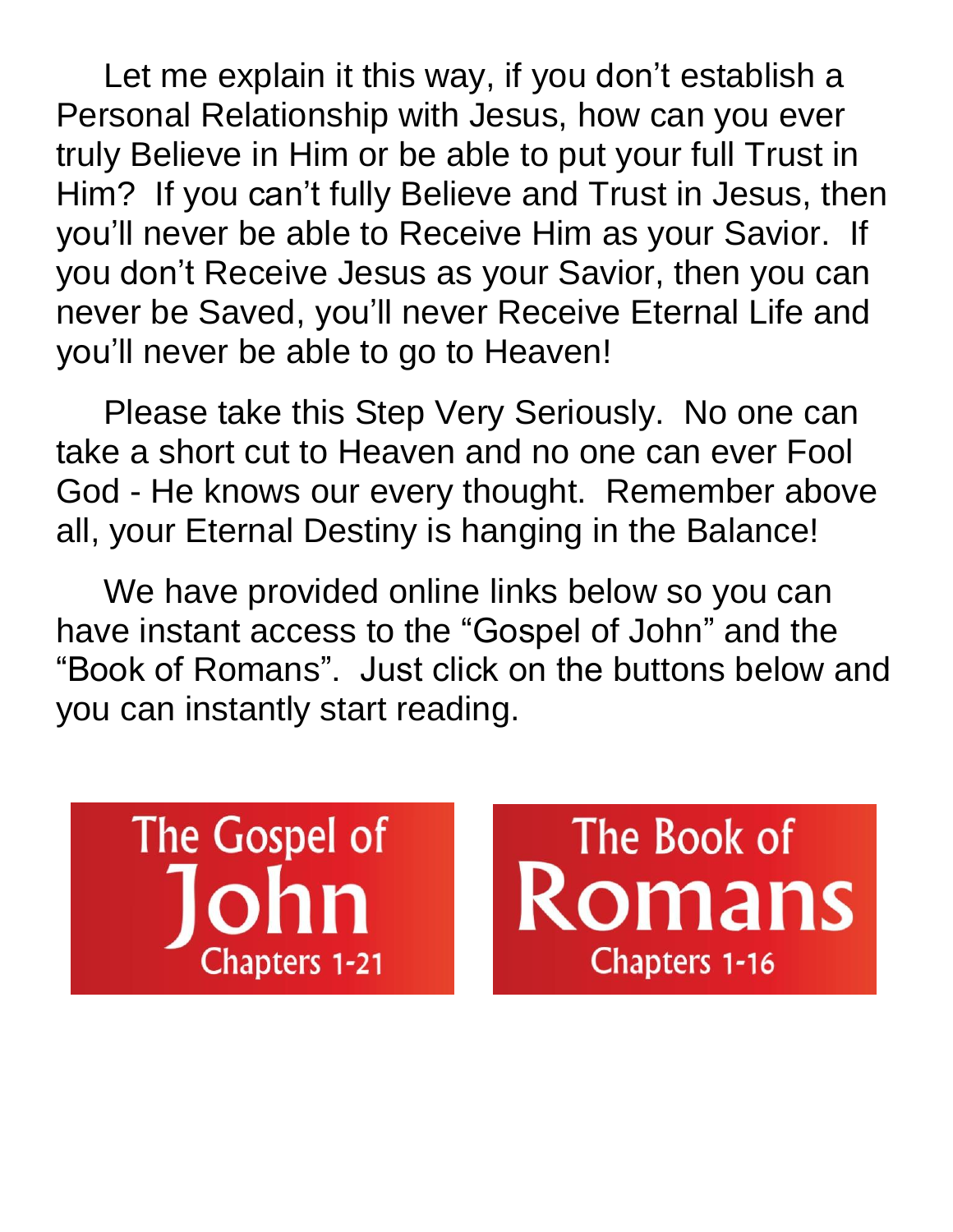

# **You Need to UNDERSTAND the GOSPEL**

 Many people know Jesus as an historical figure that lived about two thousand years ago but Jesus is So Much More than That! Understanding Jesus is critical to Understanding the Gospel!

## **JESUS IS GOD**

Jesus is part of the "Holy Trinity". There is only One God (Jehovah) but there are three equal parts of God; God the Father, God the Son (Jesus) and God the Holy Spirit. The Bible Says This About Jesus being God:

*John 10:30 I and my Father are one. (Jesus is speaking about Himself and God).*

# *1 John 5:7*

*For there are three that bear record in heaven, the Father, the Word, and the Holy Ghost: and these three are one. (the "Word" is just another name for Jesus – explained in John 1:1-17).*

No one can fully explain the Trinity this side of Heaven but here are a few examples that help illustrate the "Three-in-One" concept.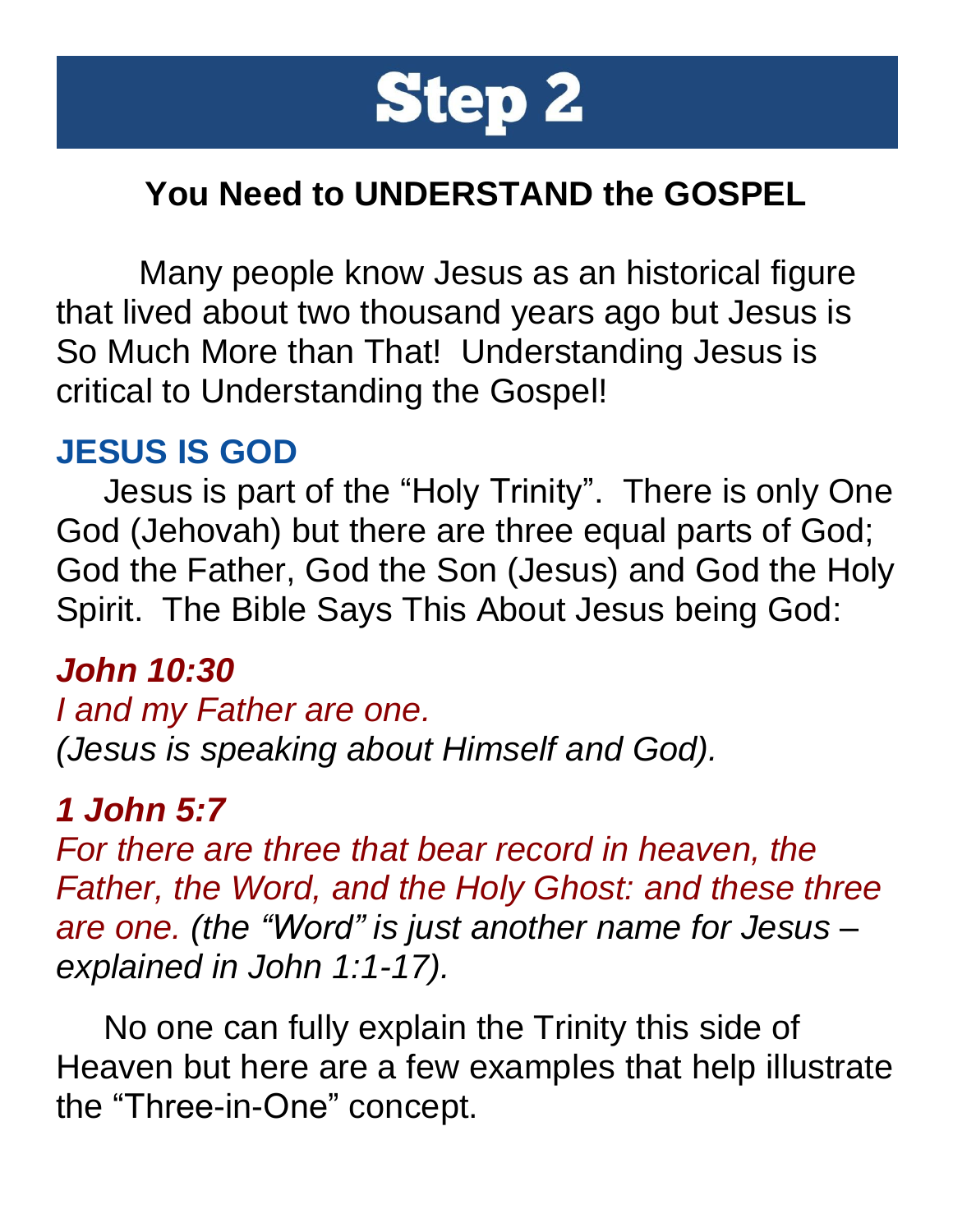1. Imagine a simple Triangle with three equal sides. All THREE sides together equal ONE Triangle. Each side is just as important as the other because If you remove one of the three sides, you no longer have a Triangle. It takes all Three to make One!

2. Imagine a pitcher of plain water (H2O). Pour some into a glass and you have a LIQUID. Pour some into a container and freeze it and you have a SOLID. Pour the rest into a pan, boil it, and the Steam you see is a GAS. They are all the same substance (H2O) in three different forms.

3. Or you could apply this simple mathematical formula:  $1 \times 1 \times 1 = 1$ . Understanding that Jesus is part of the Trinity is critically important in understanding who Jesus is – Jesus is God!

### **JESUS IS OUR CREATOR**

 You may have never thought about Jesus existing before His physical birth in Bethlehem two thousand years ago but, as you read in the previous section, Jesus is God! That means He has Always Existed, just as God the Father and God the Holy Spirit have always existed.

 Jesus was not only there in the beginning when the entire universe and everything beyond came into existence, Jesus was actually the one who Created it ALL!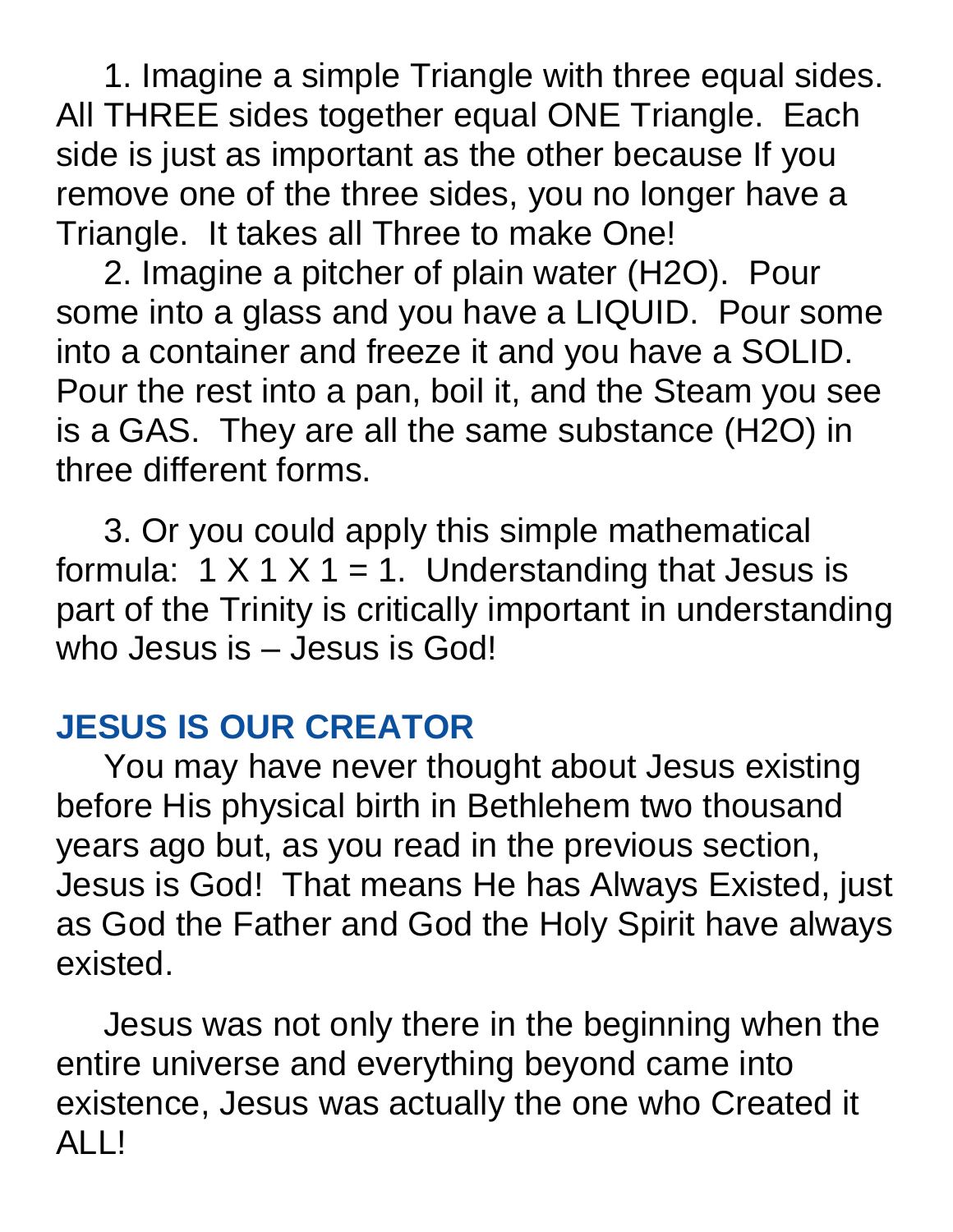The Bible Says This About Jesus as Creator:

### *John 1:1-3*

*1* In the beginning was the Word, and the Word was with God, and the Word was God. *2* The same was in the beginning with God. *3* All things were made by him; and without him was not anything made that was made. (the "Word" is just another name for Jesus also see John 1:14)

#### *Colossians 1:15-17*

*15 Who is the image of the invisible God, the firstborn of every creature: 16 For by him were all things created, that are in heaven, and that are in earth, visible and invisible, whether they be thrones, or dominions, or principalities, or powers: all things were created by him, and for him: 17 And he is before all things, and by him all things consist.*

#### **JESUS IS OUR SAVIOR**

 As if Jesus wasn't amazing enough just being our God and our Creator, Jesus is also our Savior! Jesus came to earth on a rescue mission. He came to Save us and to give us Eternal Life!

The Bible Says This About Jesus as our Savior:

#### *Luke 2:11*

*For unto you is born this day in the city of David a Savior, which is Christ the Lord.*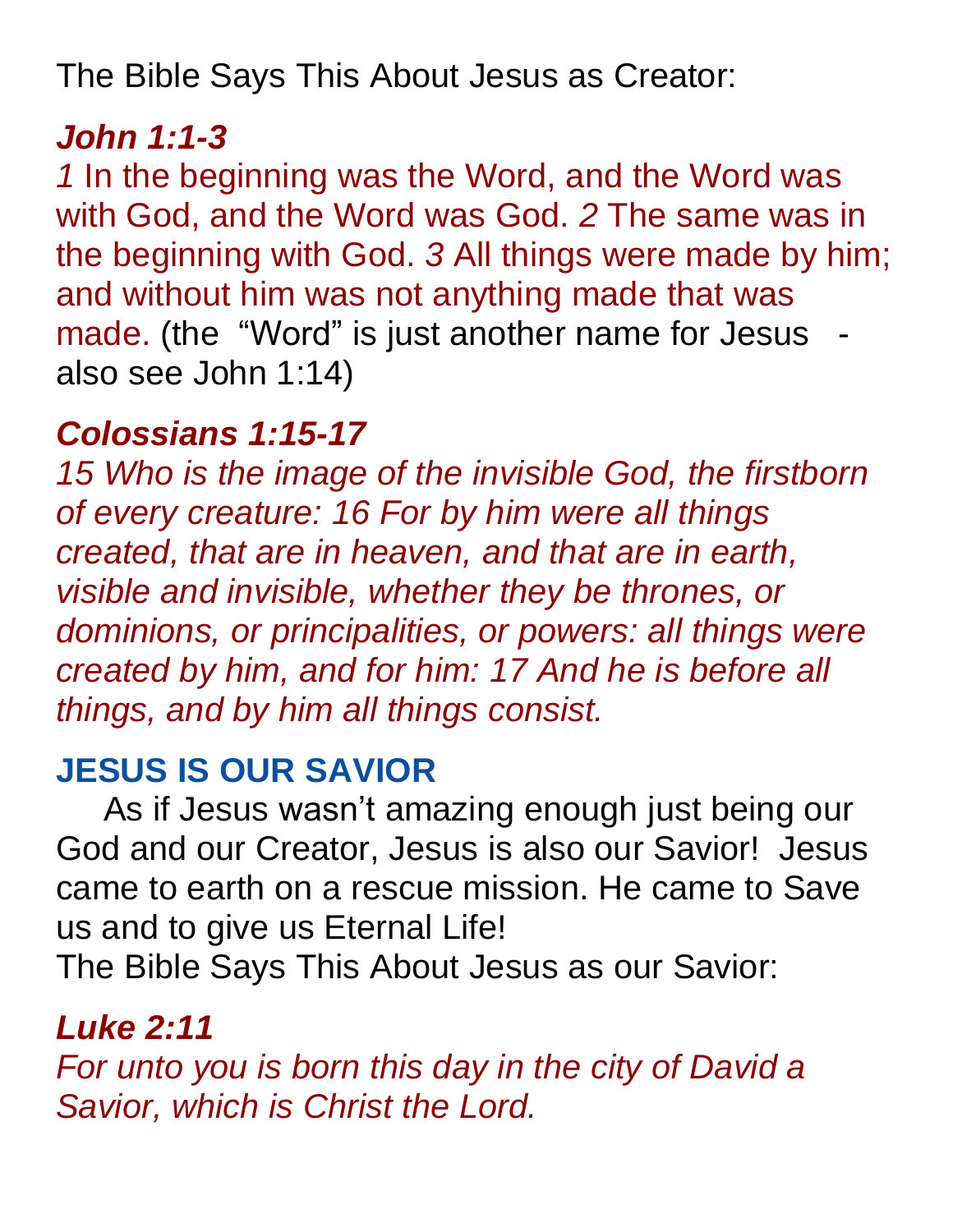### *1 John 4:14*

*And we have seen and do testify that the Father sent the Son to be the Savior of the world.*

## *2 Timothy 1:10*

*But is now made manifest by the appearing of our Savior Jesus Christ, who hath abolished death, and hath brought life and immortality to light through the gospel:*

#### *Titus 2:13*

*Looking for that blessed hope, and the glorious appearing of the great God and our Savior Jesus Christ;*

### **JESUS IS OUR LORD**

 As Josh McDowell pointed out in his book, "Evidence That Demands a Verdict", Every one of us is faced with a "Trilemma" when it comes to Jesus.

 Josh agrees with C.S. Lewis, the world renowned scholar and novelist, that No One can ever dismiss Jesus as simply being a Good Moral Teacher. Jesus is either a LIAR, a LUNATIC or He really is LORD - but Never just a "Good Moral Teacher".

 You see, Jesus claimed to be God; either His claims were TRUE or they were FALSE. If Jesus' claims were False then you have two choices: either He KNEW His Claims were False and He was a LIAR or He Didn't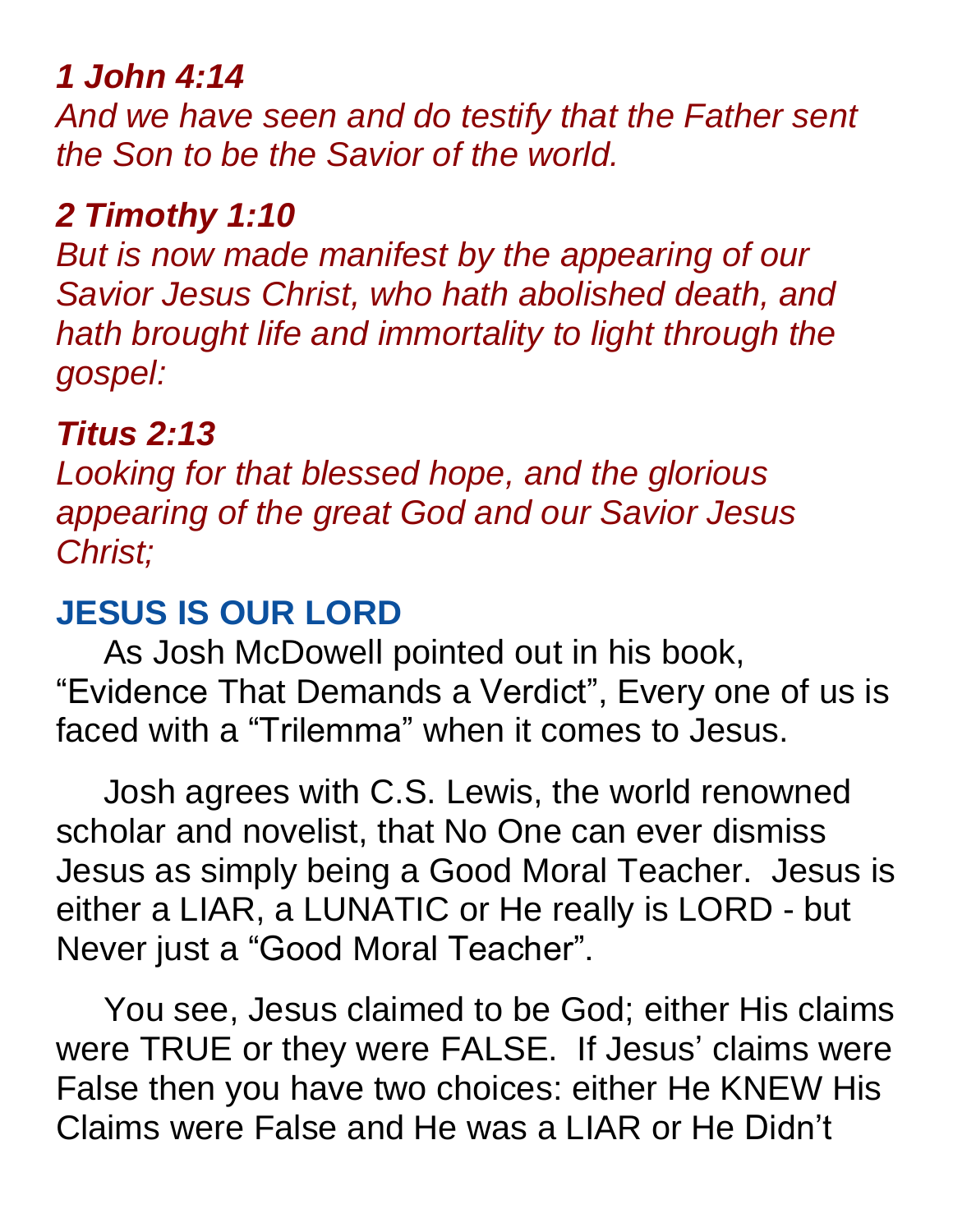Know His claims were False and He was a LUNATIC.

 If Jesus Knew He wasn't God then He wasn't just the World's Biggest LIAR, He was also a Deceiver, a Demon and a Fraud. If Jesus was the World's Biggest Liar then He was also the World's Biggest Fool because He was shamed, beaten, tortured, had the flesh ripped off of His body, had His hands and feet nailed to a wooden cross and a Roman spear thrust through His side all because He refused to deny His foolish claim that He truly was God. Was Jesus a LIAR?

 Is it more likely that a person would be willing to die such a terrible death defending a Known Truth or a Known Lie? Has a Lie been able to accomplish more "Good" on planet earth than the Truth ever has? The Answer is NO!

 Now, if Jesus' claims were False and He WASN'T a Liar then He must have been a LUNATIC. For Him to totally believe He was actually GOD in the flesh when He wasn't, is on the level of someone believing they're a Living Jalapeno Pepper! Was Jesus a LUNATIC?

 Throughout time - Scholars, Scientists and people of every background have analyzed Jesus' teachings, written books about His life, taught His principles, even modeled Jesus' in their own lives and have considered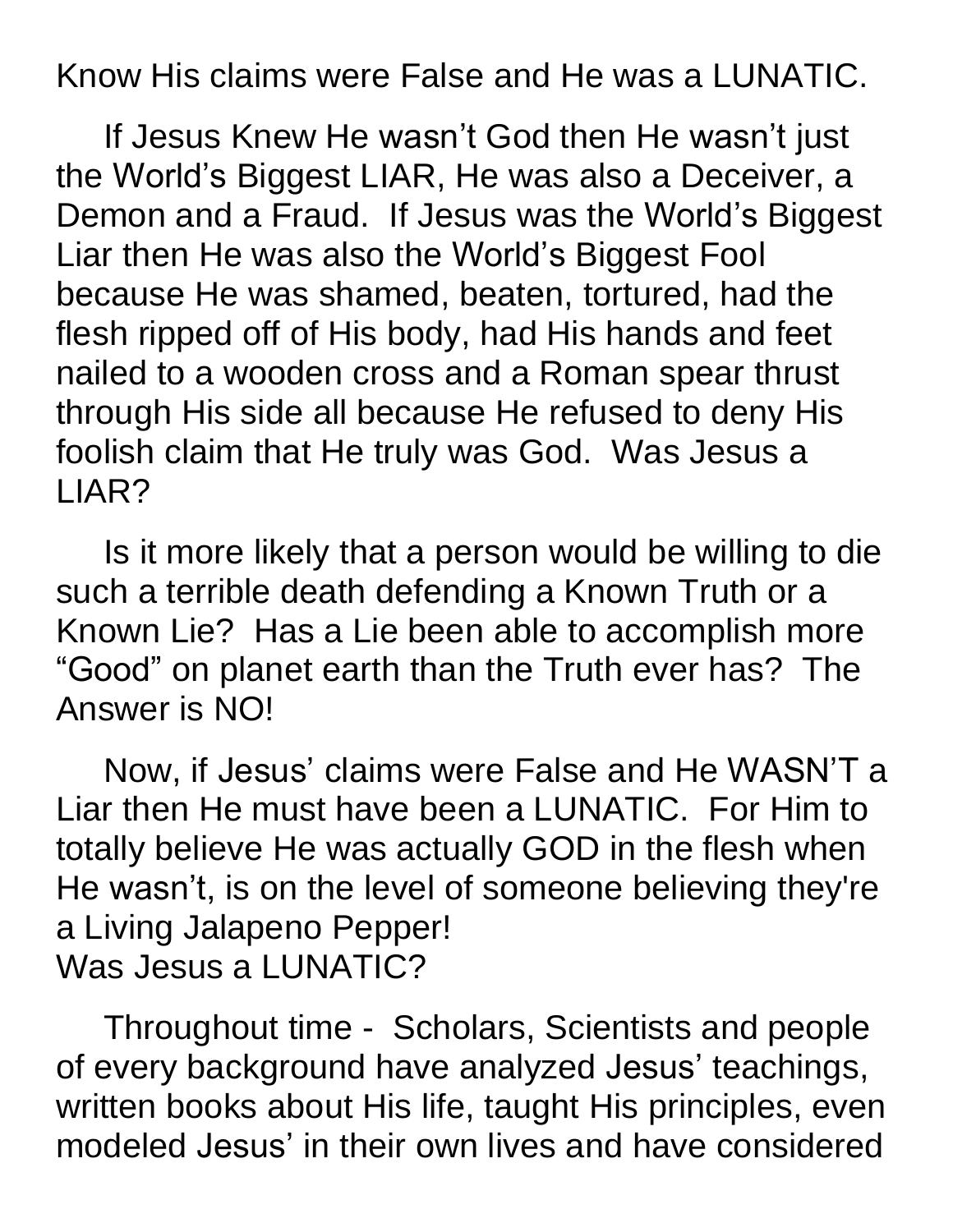Jesus to be without a doubt, the most Influential, the most Stable, the most Reliable, the most Honest and most Sane person that ever lived! Could the teachings of a deranged LUNATIC accomplish more Good for mankind than any Sane man ever has? The answer is, NO!

 If the Bible, and your own Common Sense, brings you to the conclusion that Jesus wasn't a LIAR or a LUNATIC, then you're left with only ONE other option - JESUS REALLY IS LORD! If Jesus is LORD (AND HE IS), then Everything He Said was True, Everything He Did was Right, and Everything He Promised Will come True! The Bible Says Jesus REALLY IS LORD:

### *Luke 2:11*

*For unto you is born this day in the city of David a Saviour, which is Christ the Lord.*

# *Romans 14:9*

*For to this end Christ both died, and rose, and revived, that he might be Lord both of the dead and living.*

You need to ACCEPT Jesus for who He is; He is our GOD, He is our CREATOR, He is our SAVIOR and He is our LORD! Watch this Video – Just Click the Link.

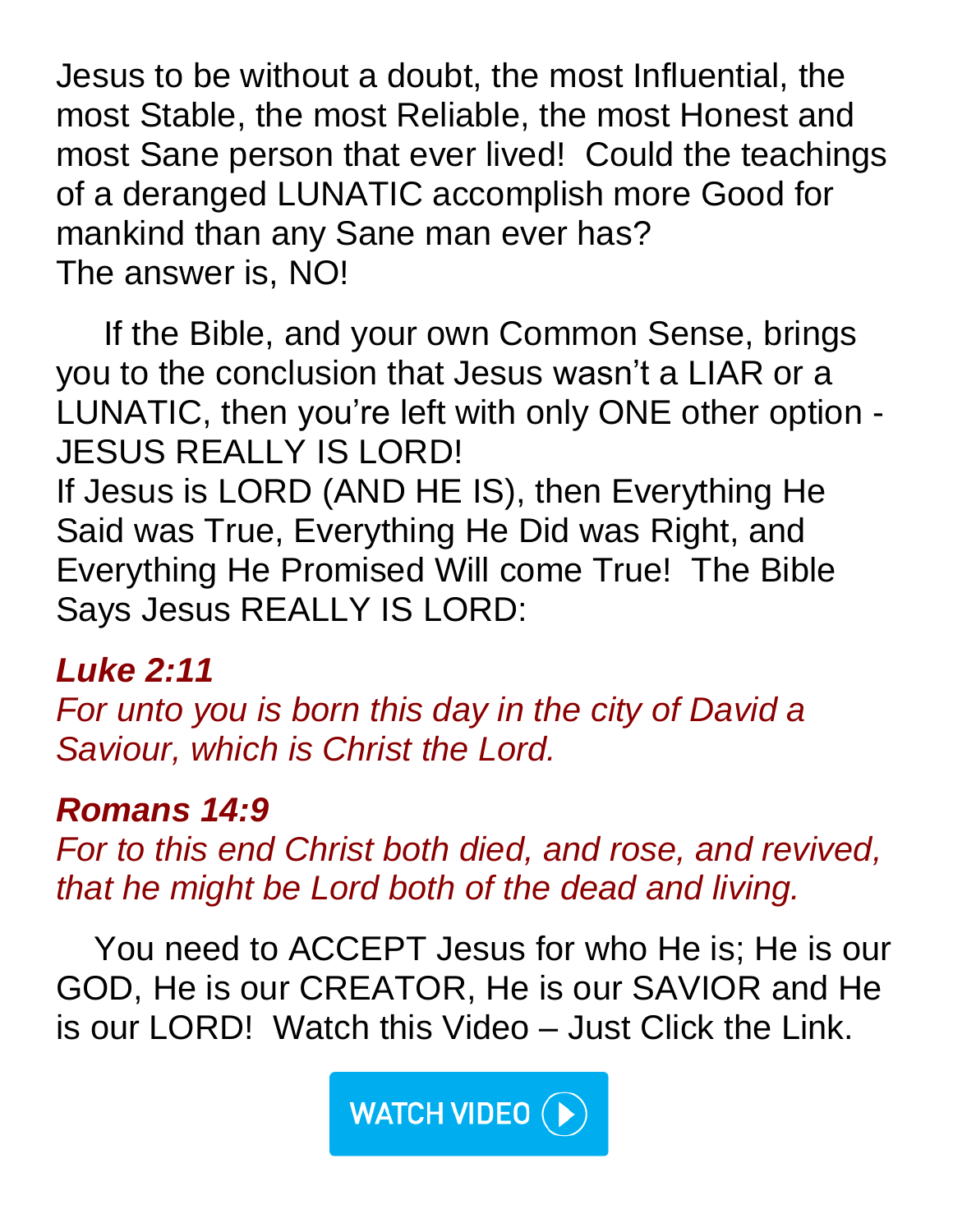The following videos will give you a very clear white board illustration of the Gospel of John in an overview format that ties all 21 Chapters together in about 17 minutes. There is a Part 1 and a Part 2.

## **The Gospel of John Illustrated**

WATCH VIDEO  $\left(\blacktriangleright\right)$ 

WATCH VIDEO (D)

Part 1: John 1-12 Part 2: John 13-21



## **You Need to BELIEVE the GOSPEL**

 After Reading and Understanding the Gospel Message in the "Gospel of John"; who Jesus is, how He Lived, what He Said, what He Did, why He died and how He rose again from the dead to be the Savior of the World, you have an important decision to make. Here in Step 3, you have to decide whether or not you are going to Believe what the Bible says is True!

 Just Knowing and Understanding what the Bible SAYS about Jesus and the Gospel is not Enough to get you into Heaven - that's only Steps 1 and 2.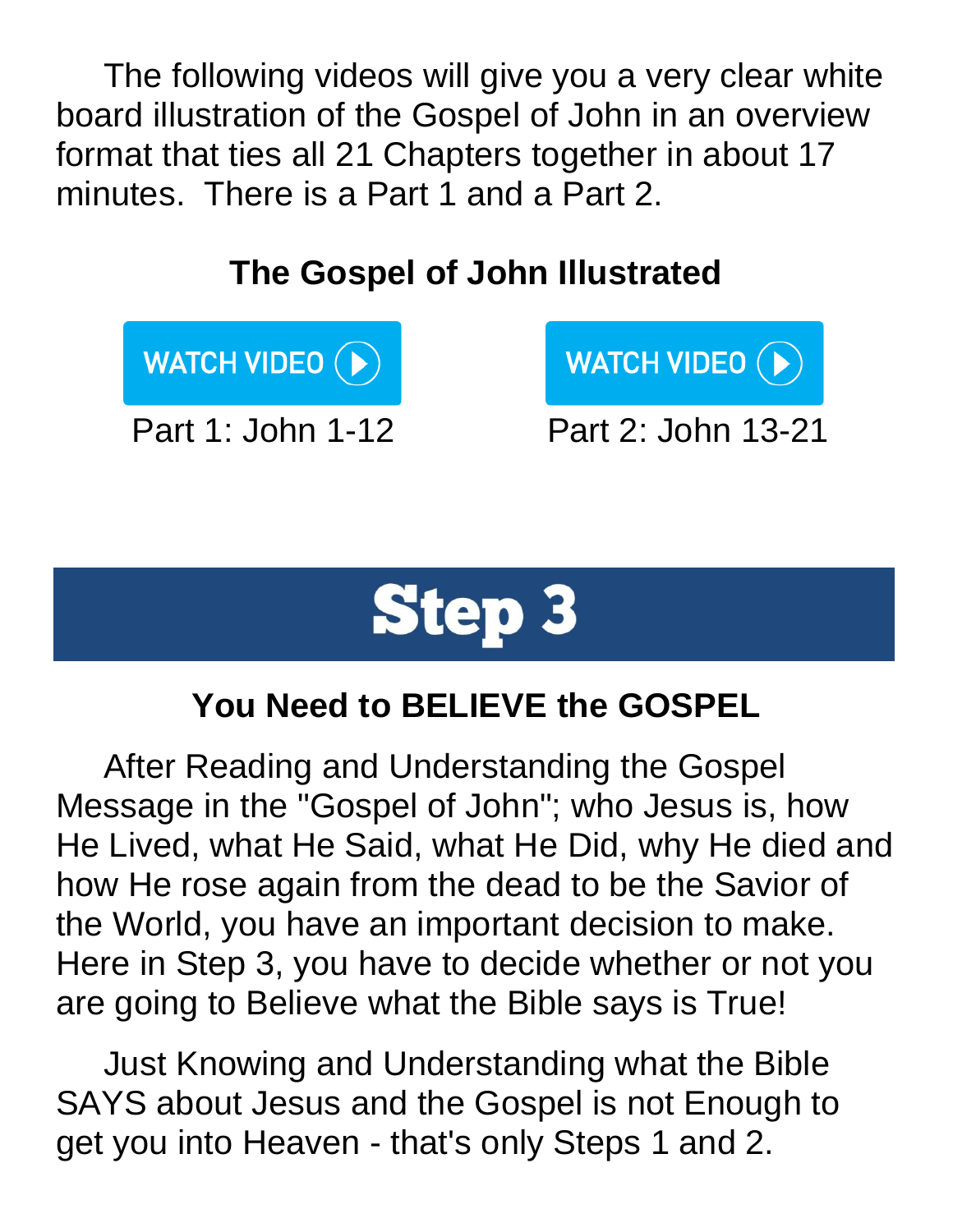If you have already chosen to Believe what the Bible says about Jesus and the Gospel is True then you can move on to Step 4.

 If you have chosen not to believe, here are some important things you need to understand. The Bible IS the Living Word of God, no one can change that! Whether you choose to Accept or Reject it is totally up to you. God lets you decide. God will never force anyone to Believe the Gospel. You need to decide, is God's Word True or is it a Lie? In Numbers 23:19 the Bible says that God is not a man that He should Lie and in Titus 1:2 the Bible says God Cannot Lie! God's Word is True and Always will be!

 The next thing you need to realize is that whether YOU choose to believe the Gospel or not, doesn't change the fact that the Devil and all of his demons Absolutely DO! You see, the Devil knows more about God, Jesus and the Bible than any Human that Ever LIved! Not only has Satan had a very, very, very long time to study every sentence in God's Word, He was actually THERE and witnessed all these things as they Happened! Satan is a Believer! In James 2:19, the Bible says that Not Only do all the devils of Hell "BELIEVE", the Bible says they TREMBLE!

 So, if Satan and all the demons of Hell Believe and Tremble but you don't, where does that put you?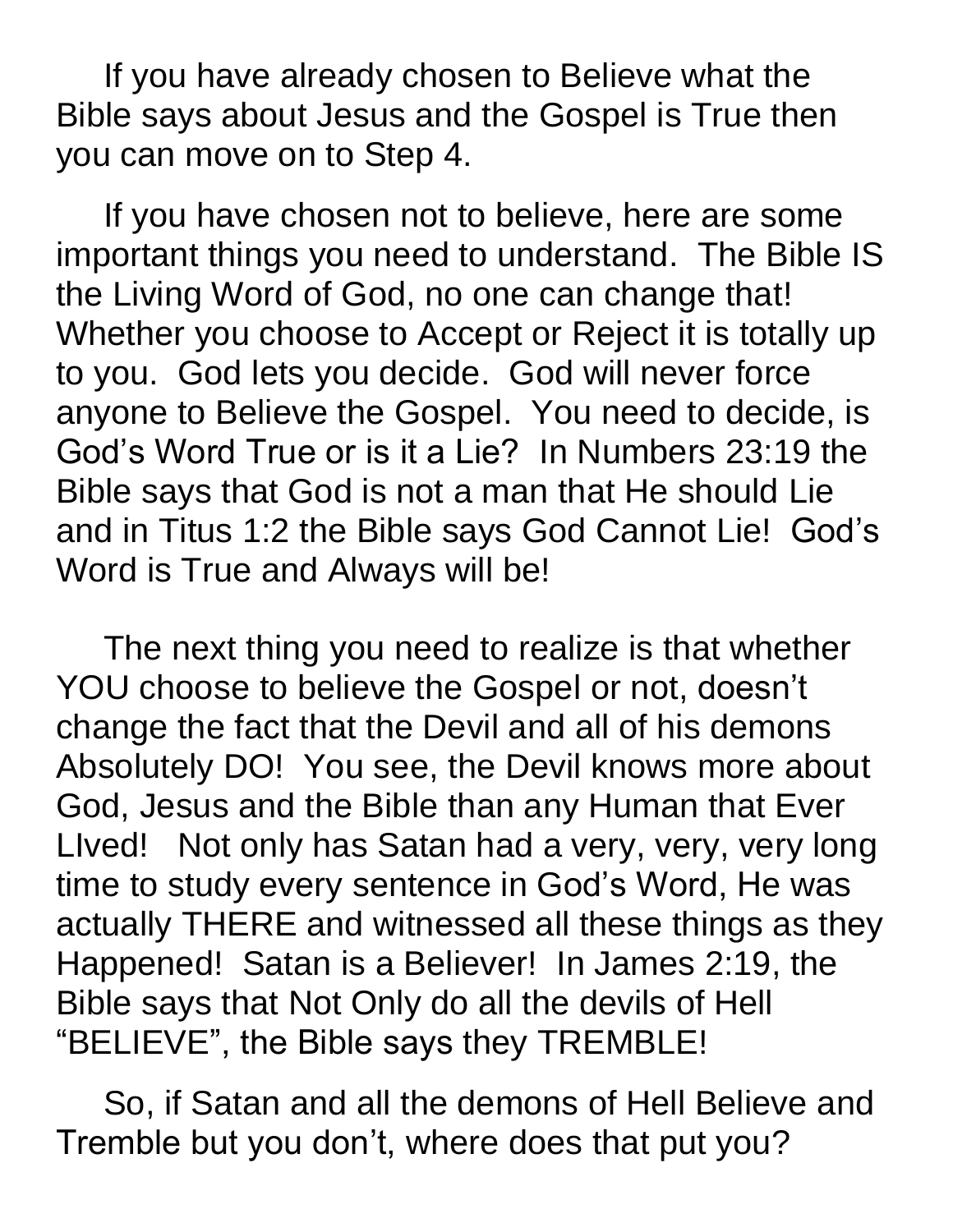Here's your situation, because Satan knows the Gospel is True and you're still unwilling to believe it, that puts Satan One Step ahead of you! You're right where Satan wants you to be! Satan has you trapped between him and hell and that's exactly where he wants you to stay until the moment you die. Once you die, it will be too late to change your mind, your soul will belong to Satan forever and ever in the everlasting fires of hell.

Do you think God wants this to happen to you? NO! God Loves you and He doesn't want anyone to go to Hell but at the same time, He will never force anyone into Heaven against their will. You'll never be able to continue on to Step 4 and 5 if you are unwilling to believe that God's Gospel Message is True!

So, we plead with you to never give up! Read the "Gospel of John" again or move on to the "Book of Romans" which gives a more in depth view of Jesus' Sacrifice, our Sinful Nature and God's Salvation Plan. If you're still not ready to believe it's true, continue on to the Gospels of Matthew, Mark and Luke, and then on to the rest of the Books in the New Testament if necessary. Pray, asking God to help you believe as you read. Remember this, the Bible is God's Word and the Bible says that God Cannot Lie so you can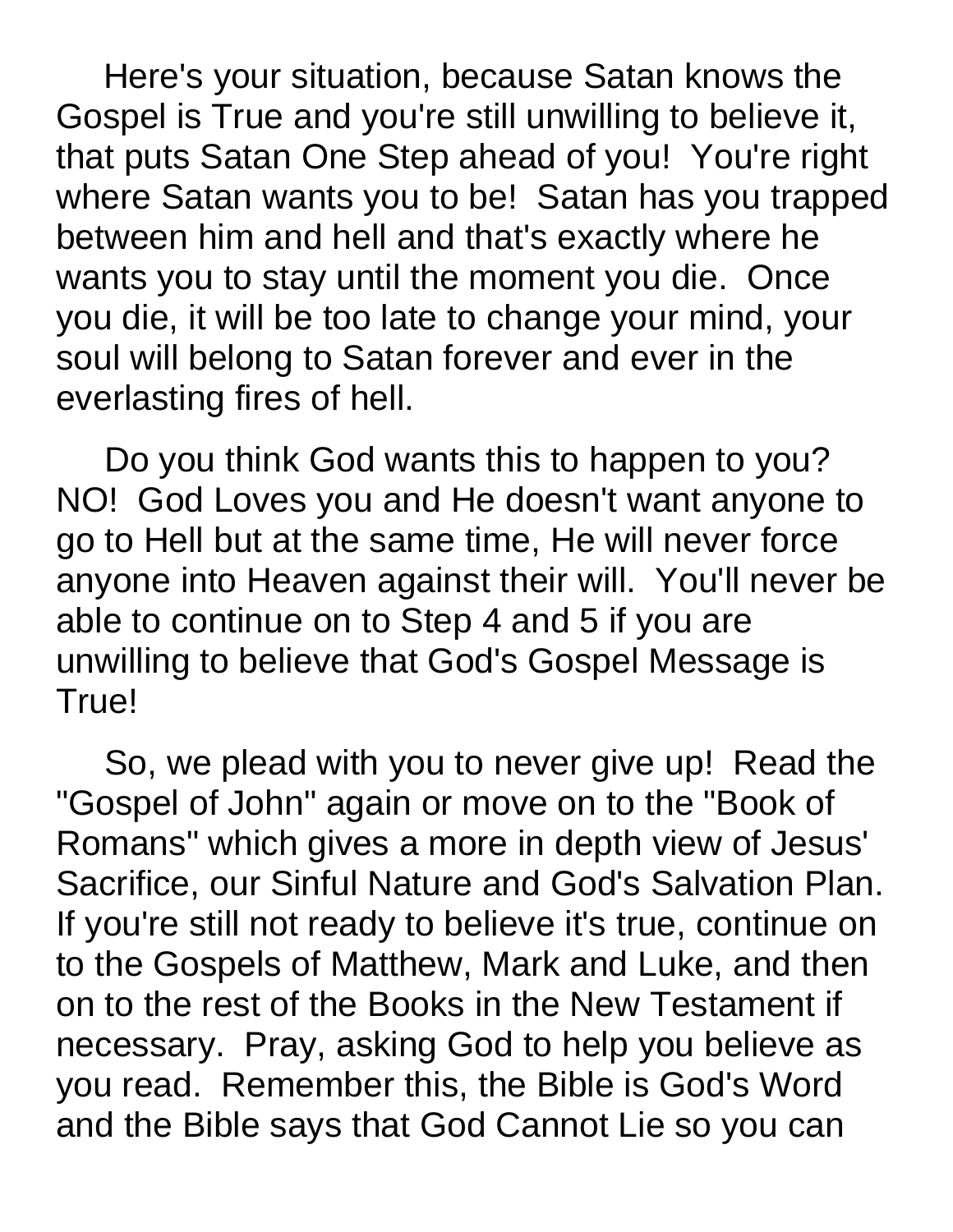trust God's Word above all else! Start going to a good Bible Believing Church, talk with other Christians, ask questions, get answers and above all, Never Give Up!

 Keep studying, learning, praying and trusting God to give you the understanding you need to truly Believe. Once you truly Believe in your heart that God's Gospel Message is True, then you can move on to Step 4 but not a single minute before you're ready to confess to God that you truly Believe.

Here are some videos that can help:



Can We Trust the Bible? 5 Reasons to Believe



In Jesus' Resurrection





Who is Jesus? God Loves You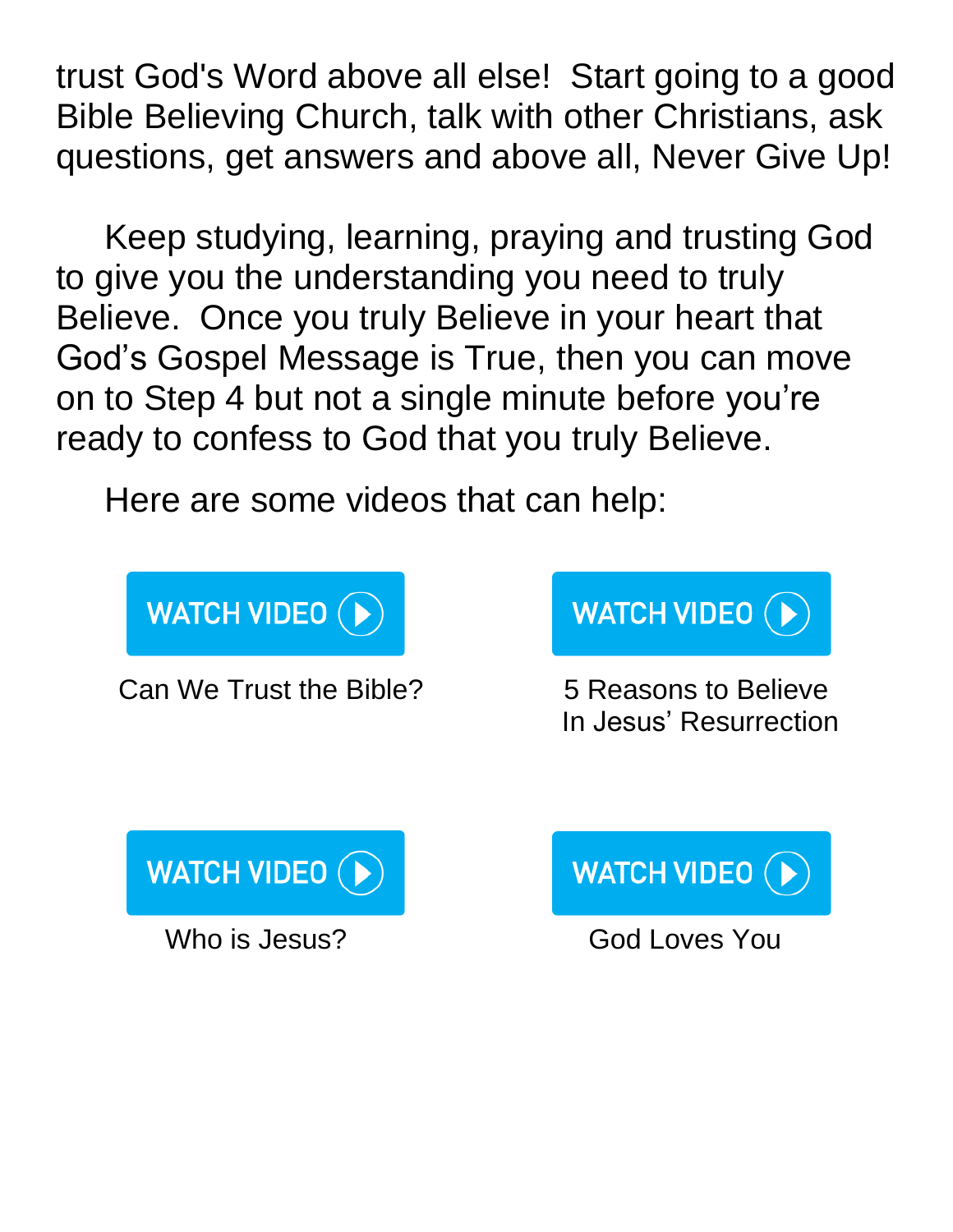

## **You Need to LOVE JESUS as your LORD**

 Make sure you have fully completed the first three steps before continuing on to Step 4. Although Reading the Gospel, Understanding the Gospel and Believing it's True are all critical steps - up until now, you've only established a "Head Knowledge" of the Gospel. You see, even Satan and his devils can make it through the first 3 steps! Completing Step 3 only gets you EVEN with the Devil! So you see, simply believing that the Gospel is True means Nothing to your Salvation unless you move forward and complete the next two steps!

Step 4 is where you get Ahead of the Devil! The Devil can Never take this step, but YOU can. Step 4 is where you will go beyond having just a simple "Head Knowledge" of the Gospel and where you will establish a sincere Love relationship with the Lord! Satan doesn't want you to make it past Step 3, he wants to keep you trapped on Step 3 so you can never make it on to Steps 4 and 5 so you can be Saved and go on to spend Eternity in Heaven! In this step It's important for you to understand that God loves you dearly and He proved his Love for you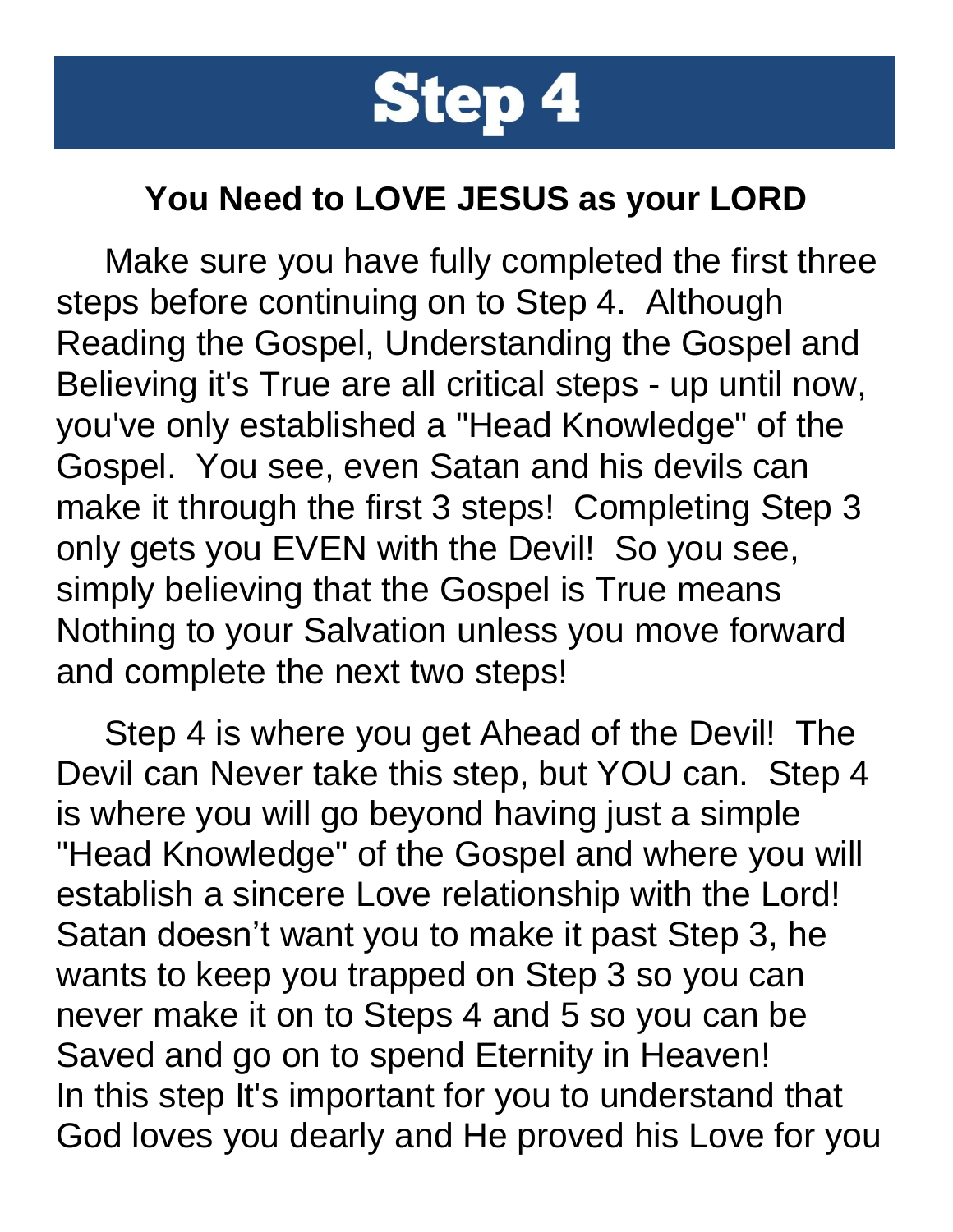by sending His one and only Son Jesus Christ down to earth to live a perfect and sinless life, to be shamed and tortured, to be nailed to an old wooden cross, to suffer and die a horrible death to pay the price for your sins and the sins of the whole world, then to overcome death and rise again on the 3rd day to prove He was the Savior of the World! Yes, Jesus Died for Your Sins!

 Step 4 is the Most Overlooked Step when it comes to Presenting the Gospel. You can READ the GOSPEL, you can UNDERSTAND the GOSPEL, You Can BELIEVE the GOSPEL, BUT, if Knowing, Believing and Understanding does not cause you to LOVE Jesus as Your LORD, then you are NOT READY to be SAVED! Salvation is a GIFT of LOVE that must be RECEIVED with LOVE! Read this Important verse:

## *1 Corinthians 8:3*

*But if any man LOVE God, the same is KNOWN of him.*

This verse is simply saying that God KNOWS Every Person that LOVES Him. If you LOVE God, then you can be Sure that God KNOWS you. Of course God is aware of everyone's existence whether you Love Him or Not but if you Truly LOVE God, then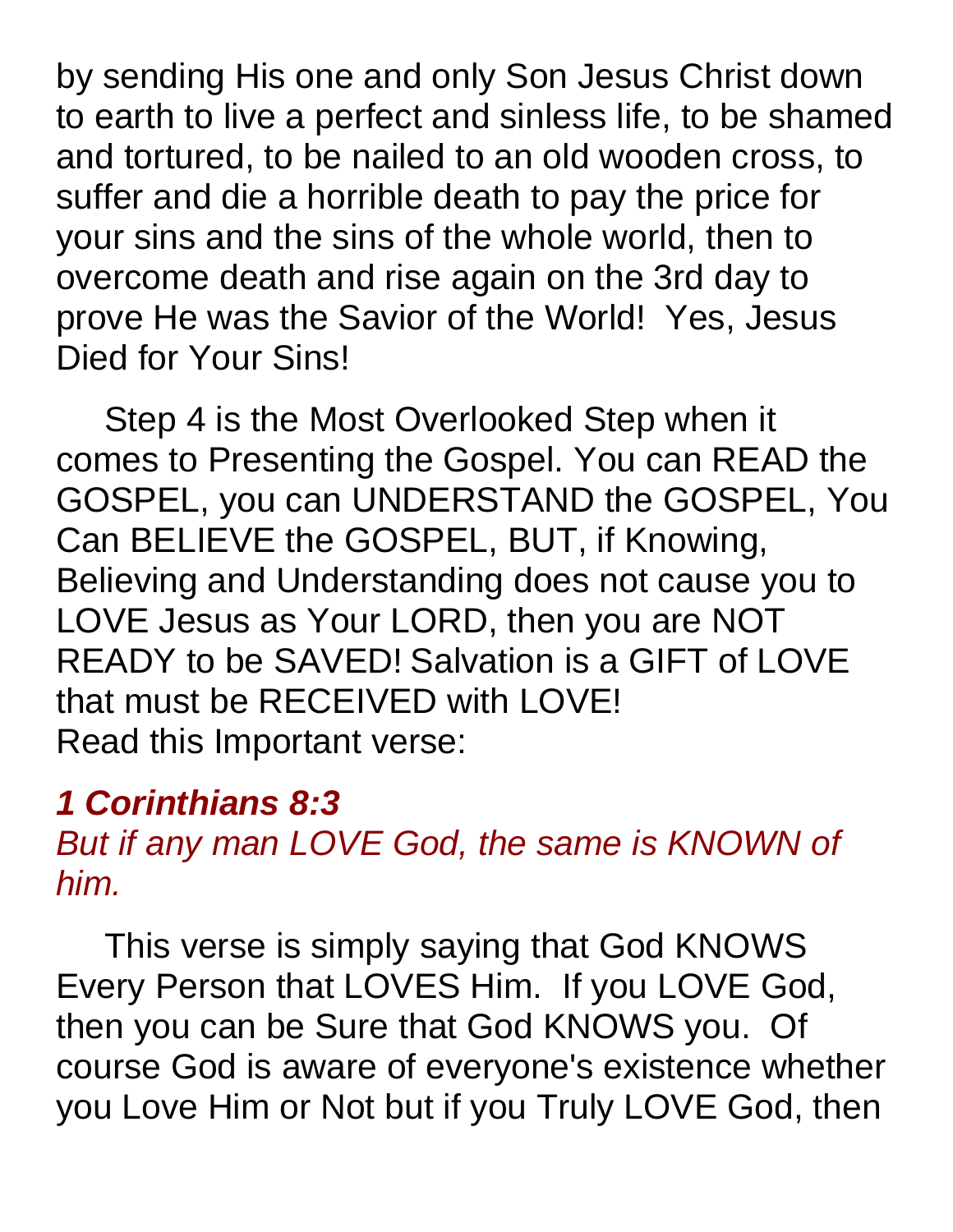God "KNOWS" you personally and wants to have a "PERSONAL RELATIONSHIP" with you.

A lot of people say they "Know Jesus" But, the more important question is, "Does Jesus Know You?" You may believe you KNOW Jesus but if He doesn't "KNOW" You then you Don't have a Personal Relationship with Him and if you Don't have a Personal Relationship with Jesus, you Don't have Salvation!

For example, you may FEEL like you KNOW so much about the President of the United States that you actually KNOW him/her! You may even really appreciate them so much for doing such a Great Job, that you travel all the way to the White House just to tell them so! You tell the Chief of Security at the White House that you want in to see the President because you consider Him or Her *(we'll use "him" in this example)* to be a friend of yours. So the Chief of Security goes to the President and tells him that you want to see him. How will the President respond? More than likely, he'll probably say something like, "Well, they may THINK they know me but I Certainly DON'T Know them! Send them away". So you see, even though you may feel like you "KNOW" the President, if he doesn't know YOU then you have NO relationship! You may even tell people how much you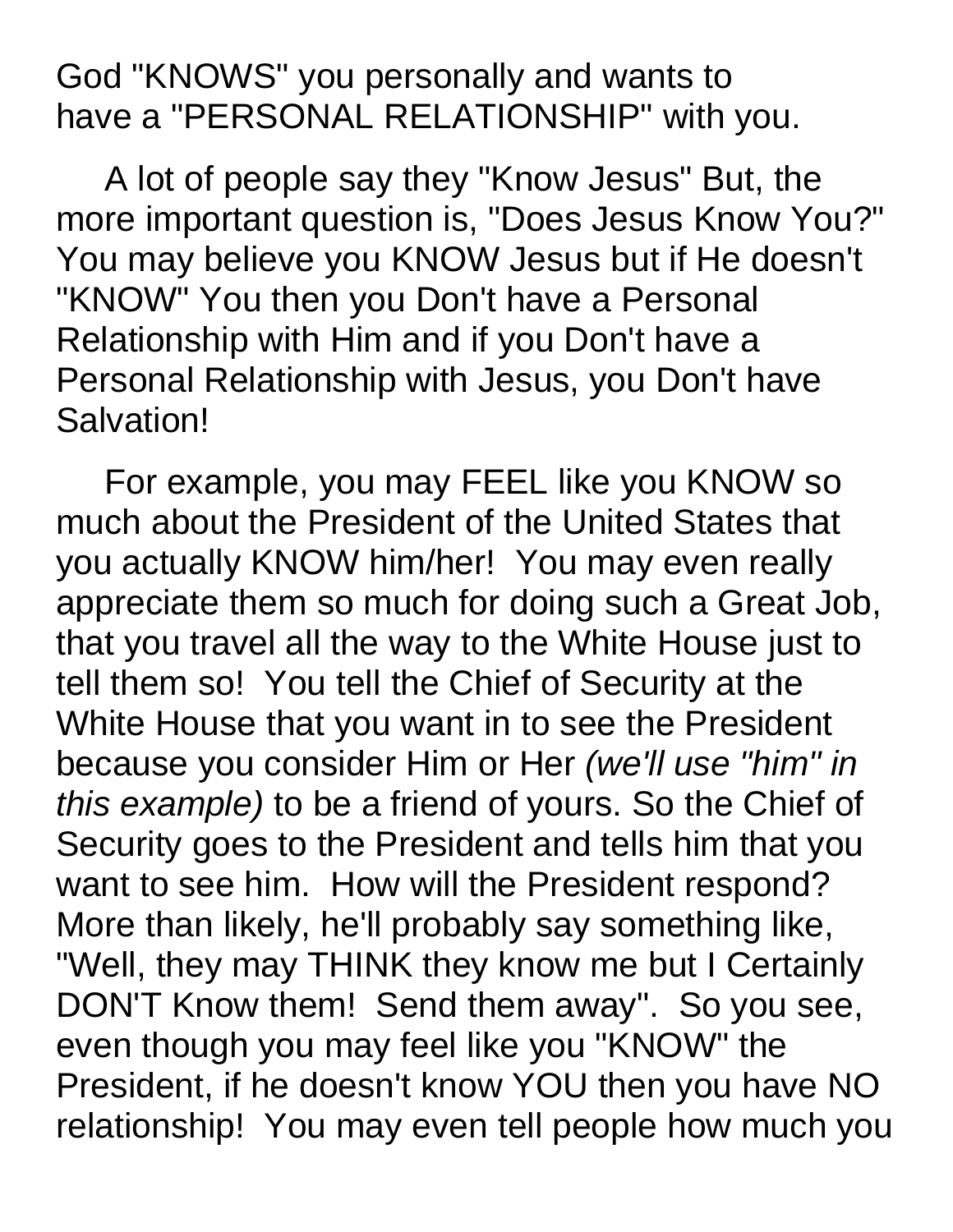KNOW Jesus BUT if Jesus doesn't KNOW you then you have NO relationship with Jesus!

So what about those who are NOT KNOWN by God? Read these Frighting words from Jesus in Matthew Chapter 7:

#### *Matthew 7:21-23*

*21 Not every one that saith unto me, Lord, Lord, shall enter into the kingdom of heaven; but he that doeth the will of my Father which is in heaven. 22 Many will say to me in that day, Lord, Lord, have we not prophesied in thy name? and in thy name have cast out devils? and in thy name done many wonderful works? 23 And then will I profess unto them, I never knew you: depart from me, ye that work iniquity.* 

Notice in verse 23, Jesus will say to these so called "Christians" on Judgment Day - "I NEVER KNEW YOU!" As we learned in 1st Corinthians 8:3 above, God KNOWS ALL THOSE that LOVE Him! If Jesus says He NEVER KNEW you, then that means you "NEVER LOVED" Him! There is a Big Difference between Knowing someone and Loving someone! You may Know the Mailman but that doesn't mean you Love him! When these so called "Christians" in Matthew 7 stand before Jesus on Judgment Day and begin to declare what Wonderful "Christians" they were and all the Wonderful things they did in Jesus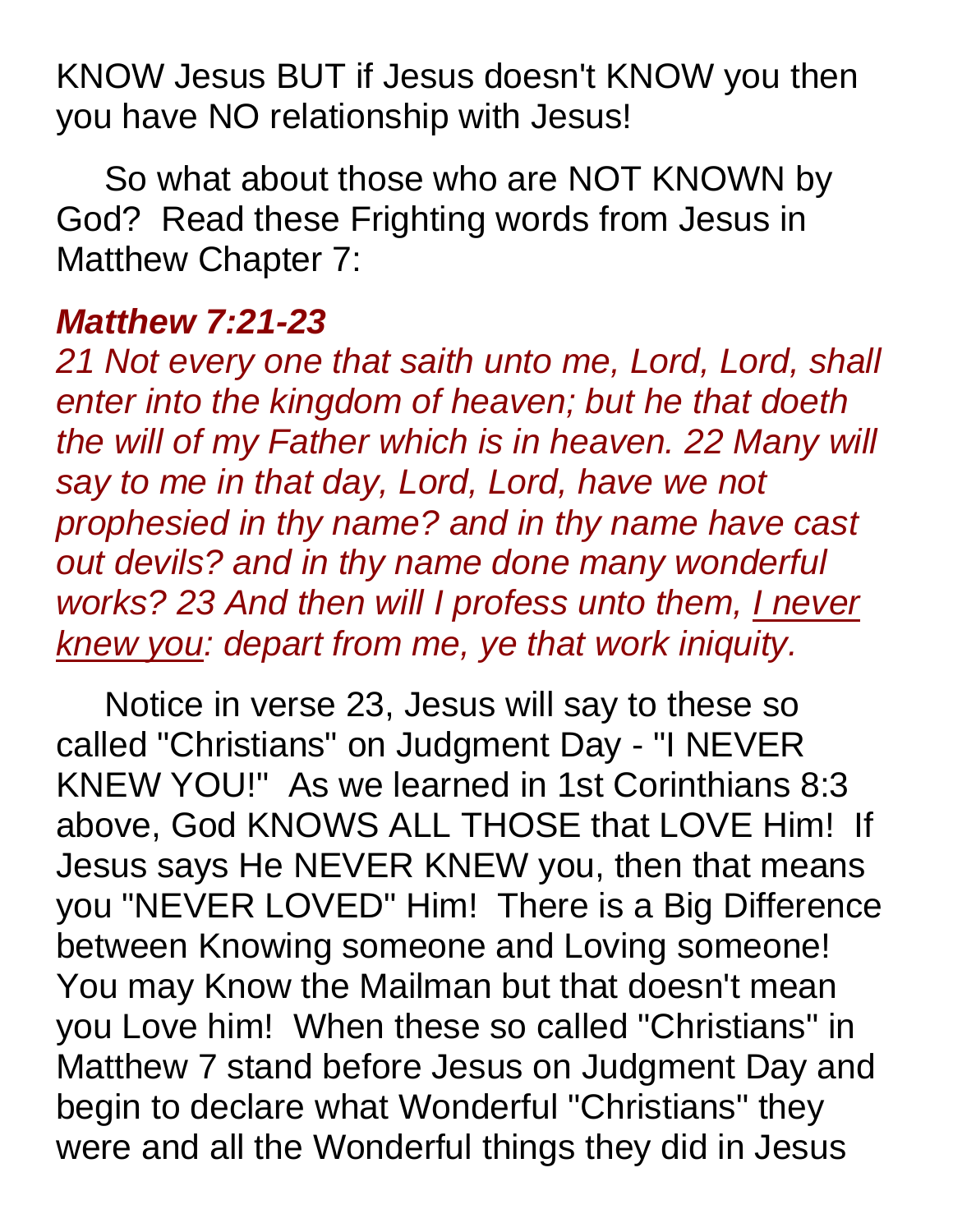Name, Jesus will Reject them, send them to HELL and put them out of His Presence for all Eternity. Why? Because He Never Knew Them. Why? Because they NEVER LOVED HIM!

Jesus also said this to the Pharisees in John Chapter 8:

## *John 8:42*

*Jesus said unto them, If God were your Father, ye would love me: for I proceeded forth and came from God; neither came I of myself, but he sent me.*

Jesus makes two things very clear in this passage; first, we are Not ALL Children of God. Jesus is making it very clear here to these Religious Leaders that God IS NOT their FATHER! Secondly, Jesus makes it very clear HOW He KNOWS they are Not Children of God - Because they Don't LOVE Him - "If God were your Father, you would Love Me:" Make no mistake, if you Don't Love Jesus then God Cannot be your Father! Can you be a Christian and Not Love Jesus? NO! You may Call yourself a Christian and Act like a Christian but in God's eyes you are NOT!

## *John 14:23*

*Jesus answered and said unto him, If a man love me, he will keep my words: and my Father will love him,*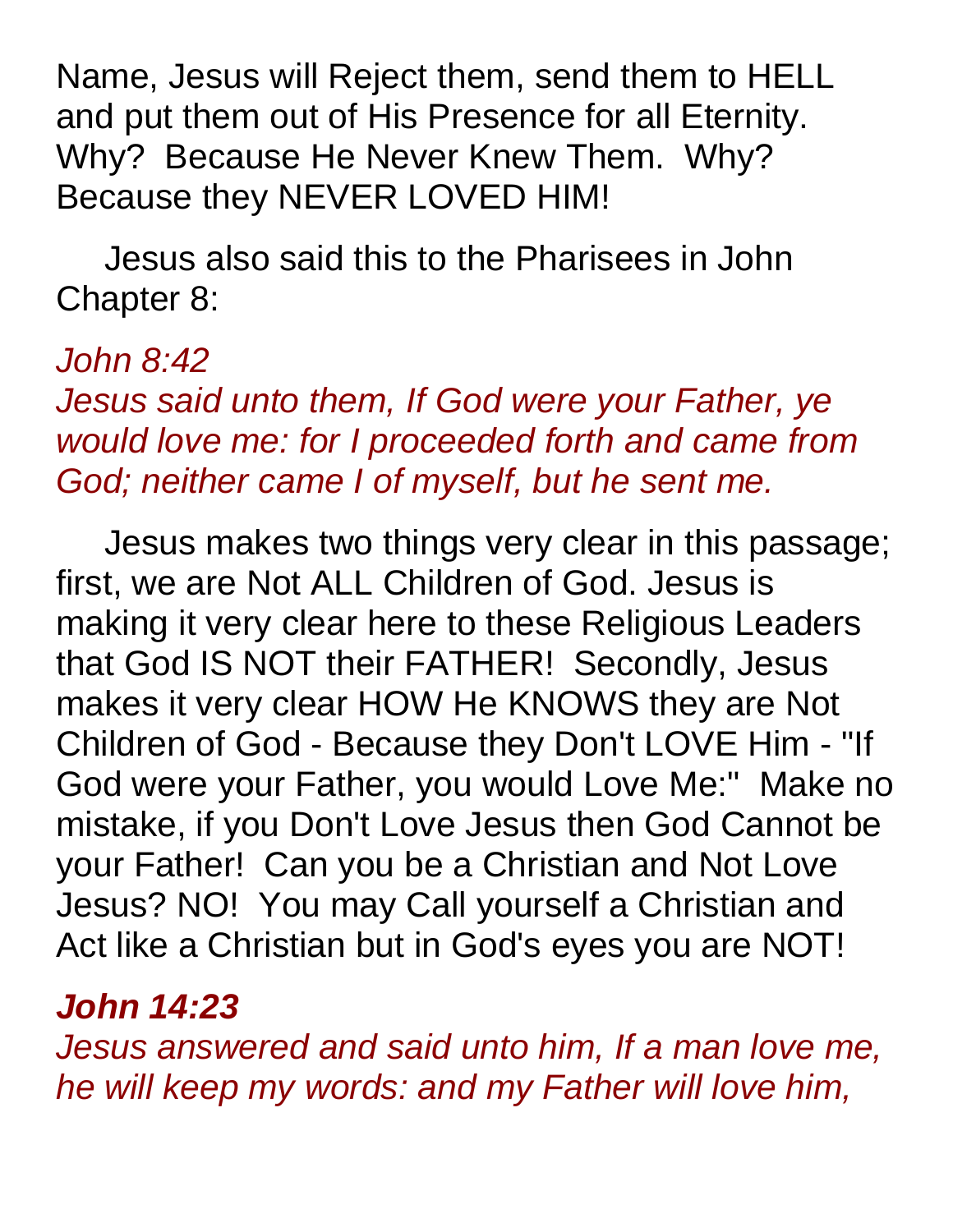## *and we will come unto him, and make our abode with him.*

Jesus said, "IF a man LOVE me". IF is a conditional word. If you paint my house I will pay you \$2,000. IF you help me move, I will buy you dinner. IF you marry me, I will treat you like a Queen! Jesus said IF you Love me you will keep My words and the Father and I will come into your heart/life and be with you. This is a conditional promise. He didn't say, " Whether you Love Me or Not, the Father and I are going to come in!" NO, He promised that He would come into your Heart IF you will Love Him.

## *Matthew 10:37*

*He that loveth father or mother more than me is not worthy of me: and he that loveth son or daughter more than me is not worthy of me.*

Anyone that doesn't Love Jesus Most of All, is not worthy of Jesus and if you are not worthy of Jesus, you cannot have Him. Keep reading the Bible, going through the Steps and learn all you can about Jesus until you Realize that you Love Him Most of All.

Once you have TRULY LEARNED WHO Jesus IS, and you TRULY BELIEVE the things He SAID and you TRULY UNDERSTAND all the Amazing things Jesus DID for US out of the shear Depths of His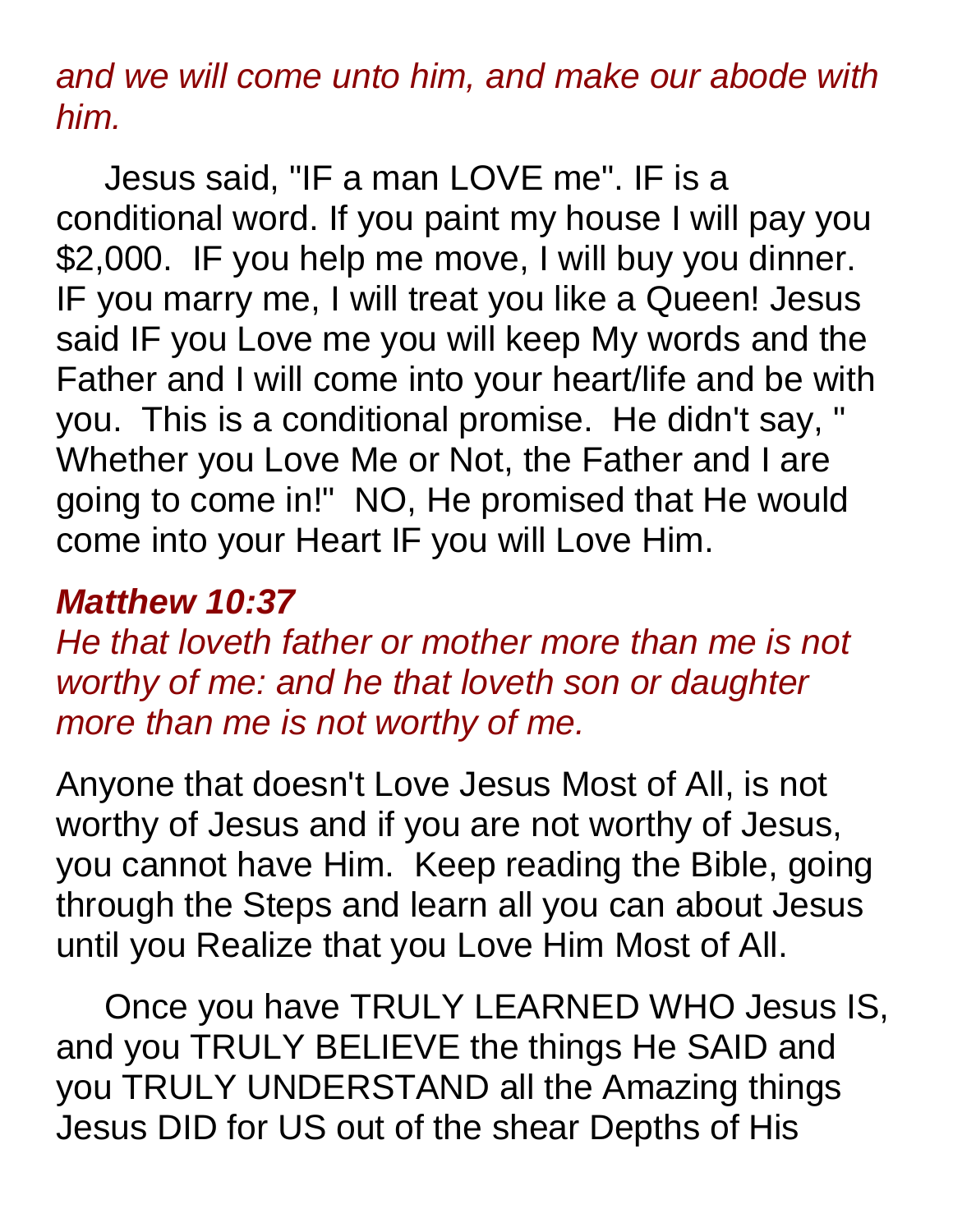LOVE, it should only be Natural for you to LOVE Him in Return.

# *1 John 4:19*

*We love him, because he first loved us.*

Jesus should be totally Irresistible to you at this point! If you still haven't fallen in love with Jesus as your Lord and Savior, then you are NOT Ready to receive God's Gift of Eternal Life! If you try to take the 5th Step in God's Gospel Plan of Salvation, then you will be just like the Matthew 7 Believers that Jesus will Reject and will send to Hell along with all of the other unbelievers.

 This is what the Bible says about making a personal connection with Jesus from your heart:

## *Romans 10:9-10*

*9 That if thou shalt confess with thy mouth the Lord Jesus, and shalt believe in thine heart that God hath raised him from the dead, thou shalt be saved. 10 For with the heart man believeth unto righteousness; and with the mouth confession is made unto salvation.*

 God promises that those who Seek Him Will Find Him if they Seek Him with their Whole Heart. - *Jeremiah 13:19.*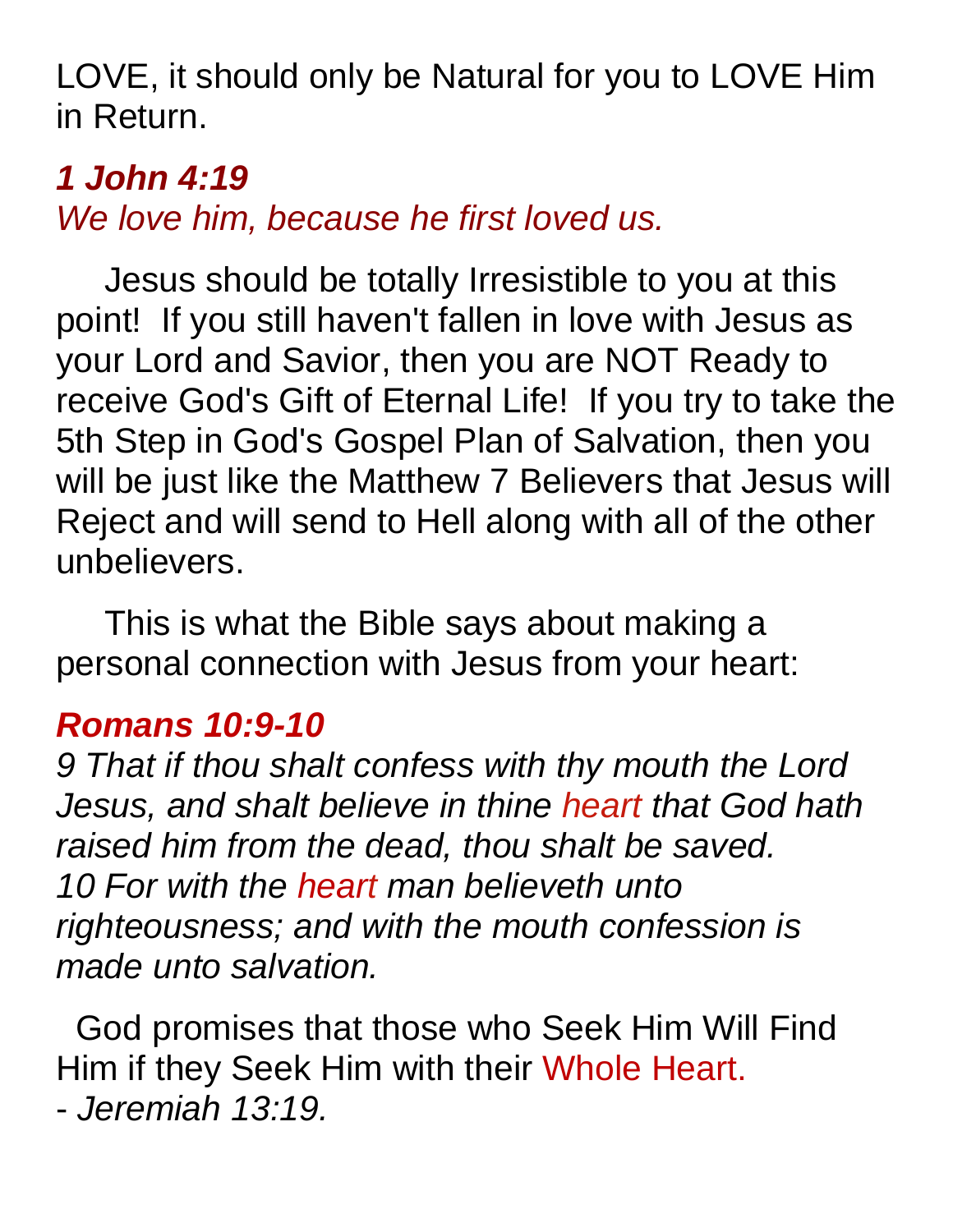Will you chose to Love Jesus after understanding that He gave up everything for you – even His life?

 Imagine this scenario, you're walking along the edge of the Grand Canyon and suddenly, your foot slips and you go over the cliff and down! But, just as you go over, a young man standing beside you reaches out and grabs the hood of your jacket and goes over the cliff with you. He manages to grab a small tree root on the way down with his free hand.

 As you both dangle there over the 5,000 foot drop, the young man uses every bit of his strength to hold on to you and the tree root until the rescuers arrive to pull you up. Once you're safe, the rescuers head back for the young man but sadly, just as they are about to reach him, the tree root snaps and the young man falls 5,000 feet to his death all the way to the bottom of the canyon.

How would you feel once you heard that the young man had died? This young man died saving you! YOU should have been the one that died but he took your place! You didn't even know him and yet, he gave his life to rescue you. How would you feel? What would be your emotional response?

 Would you say something like, "Oh well, too bad, at least I was saved, that's all that really matters!" What would you do if you discovered that the young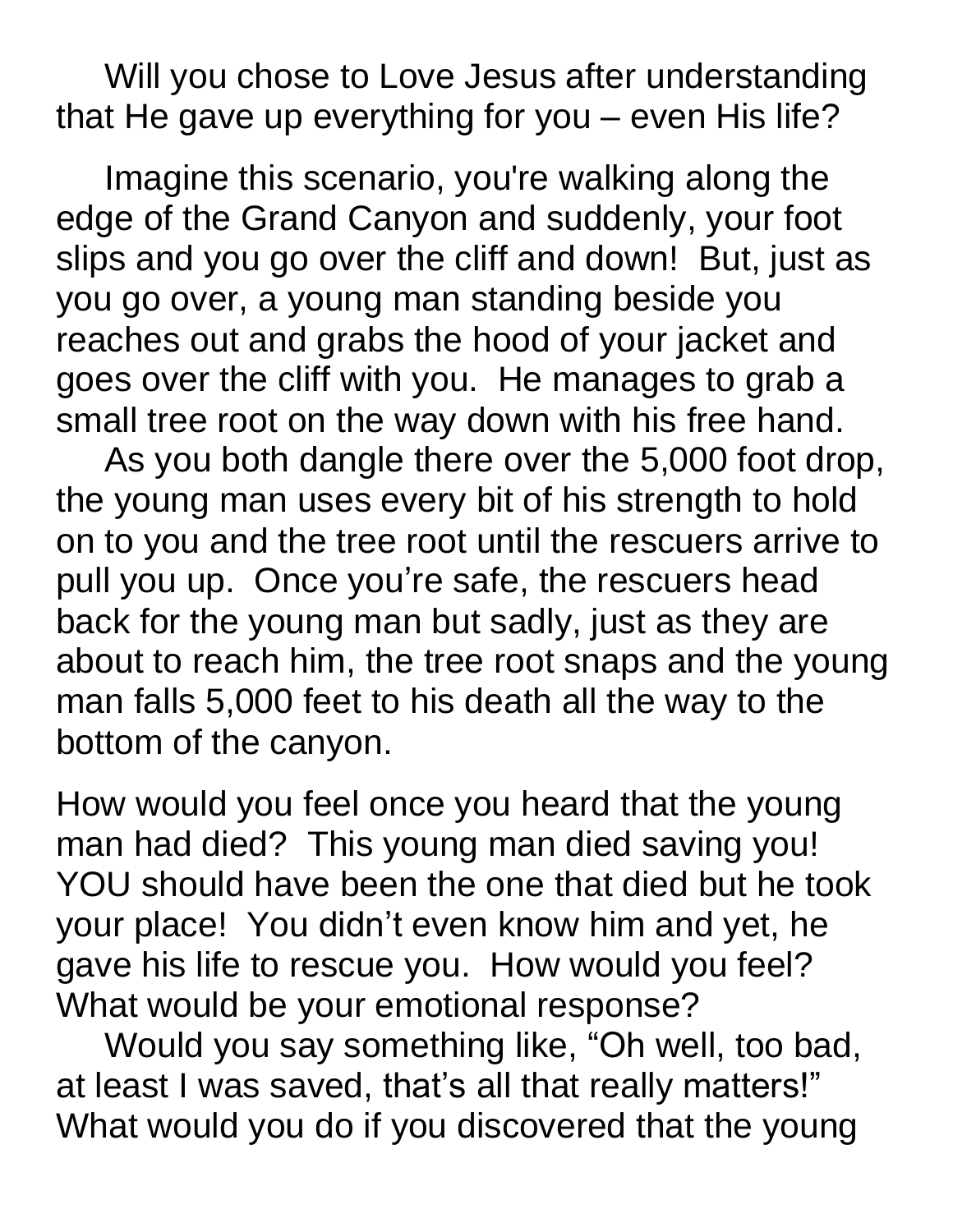man was there at the canyon with his wife and two little daughters? What would you say and do at that moment?

 I know what you would do! You would fall to the ground in disbelief! You would be crushed! Tears would begin to flow! You wouldn't even be able to express your emotions! How would you ever be able to express the sorrow you felt to the young man's wife and two daughters?

 Now let me ask you this, what kind of feelings would you have for the young man? You would be dead if it wasn't for this young man! Your emotional response would be Love! Even though he was gone forever, you would still Love him for the rest of your life for risking his life to save you and for ultimately dying in your place!

 Yes! Once it finally hits you what the Gospel is all about and what Jesus actually did for you, you're going to feel the same way about Jesus! Jesus took YOUR place! He died for YOUR sins not His! He died so YOU could Live! He took YOUR punishment for sin so you would never have to go to Hell! He gave His life just so He could provide you with His Free Gift of Eternal Life! Jesus died in your place so you could go to Heaven! Yes! Jesus deserves ALL your Love for the rest of your Life!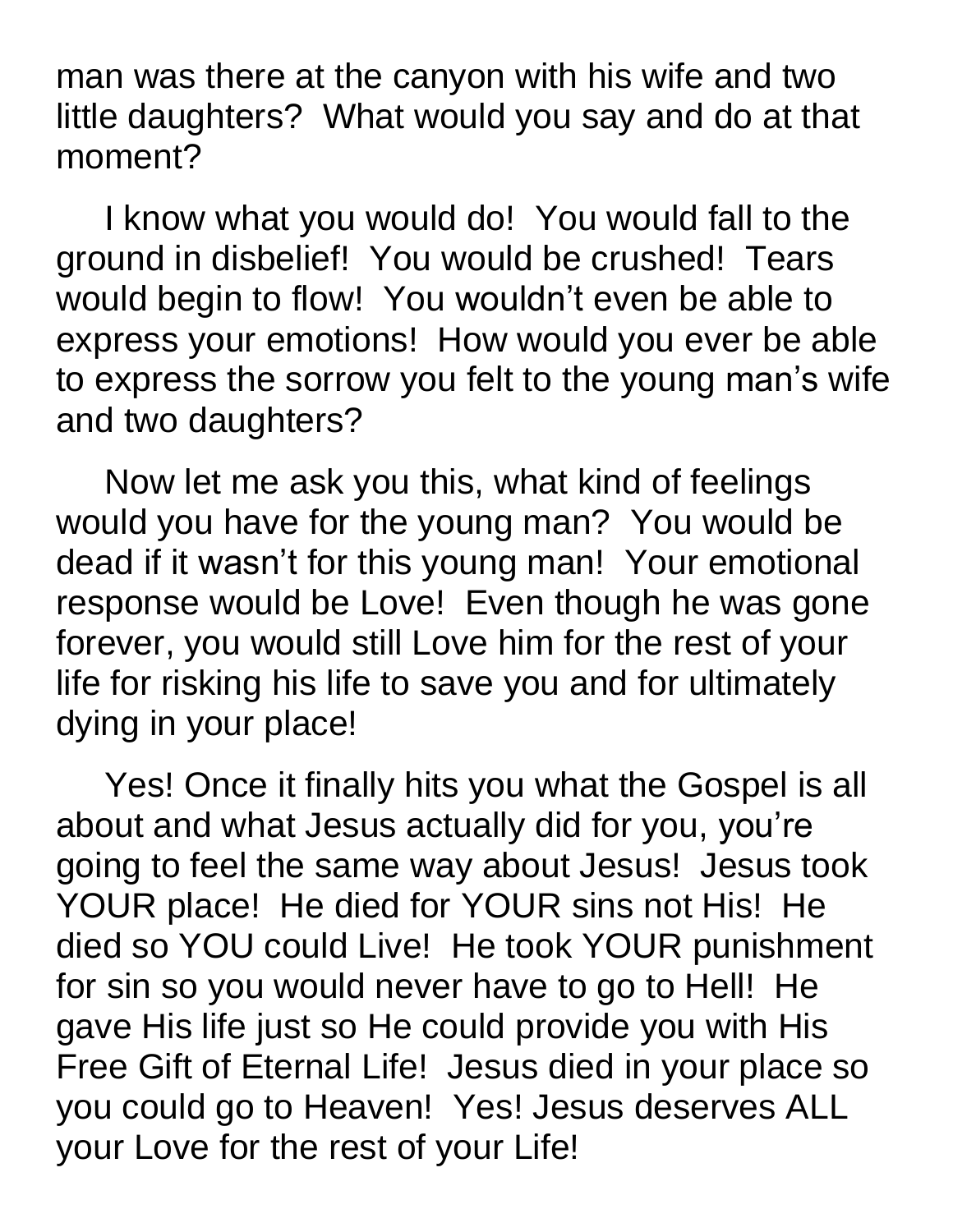God's Salvation Plan was Created out of Love and must be received out of Love. Once you Truly Understand Who Jesus Is, and Believe that He Loves you and Died for you, it's only Natural for you to "Fall in Love" with Him!

 When the time comes that you can honestly confess to Jesus from your Heart that you Truly Love Him as your Lord, for Who He Is and What He did for you, you'll be ready to take the Final Step and Receive Jesus as your Savior.

Keep Reading the Bible, Praying and Seeking God until the day you realize you have a True Abiding Love for Jesus - That's when you'll be ready to take the Last Step and Repent and Receive Jesus Christ as your Personal Savior.

 Here are some videos that can help you with this step:



Love Jesus More Than Anything Is Love a Decision

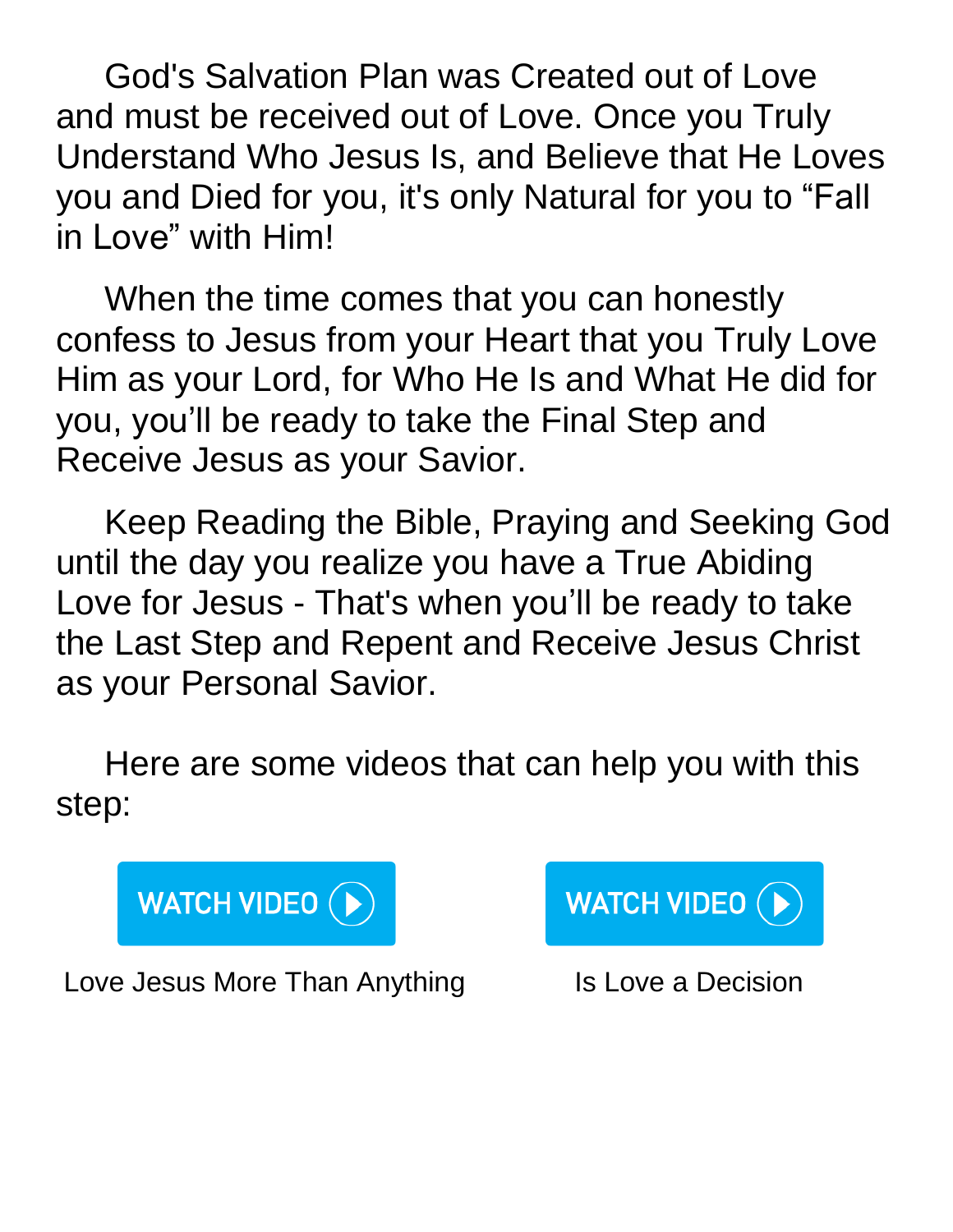

### **You Need to RECEIVE JESUS as your SAVIOR**

 God is ready Right Now to give you His Free Gift of Eternal Life but you have to be ready and willing to receive it of your own free will. You see, God doesn't send anyone to Hell, we send ourselves there buy failing to take these 5 Simple Steps toward Him. God Loves you and He doesn't want you to go to Hell, but He will never force anyone into Heaven against their will. If you end up in Hell, you will never be able to blame God - that will all be on you.

 Once you can honestly say that you Believe the Gospel and that you Truly Love Jesus as your Lord, you will be ready to take the Final Step in God's Gospel Path to Heaven and Eternal Life by Receiving Jesus as Your Savior.

This is what the Bible says;

#### *Romans 3:23*

*23 For all have sinned, and come short of the glory of God;*

#### *Romans 6:23*

*23 For the wages of sin is death; but the gift of God is eternal life through Jesus Christ our Lord.*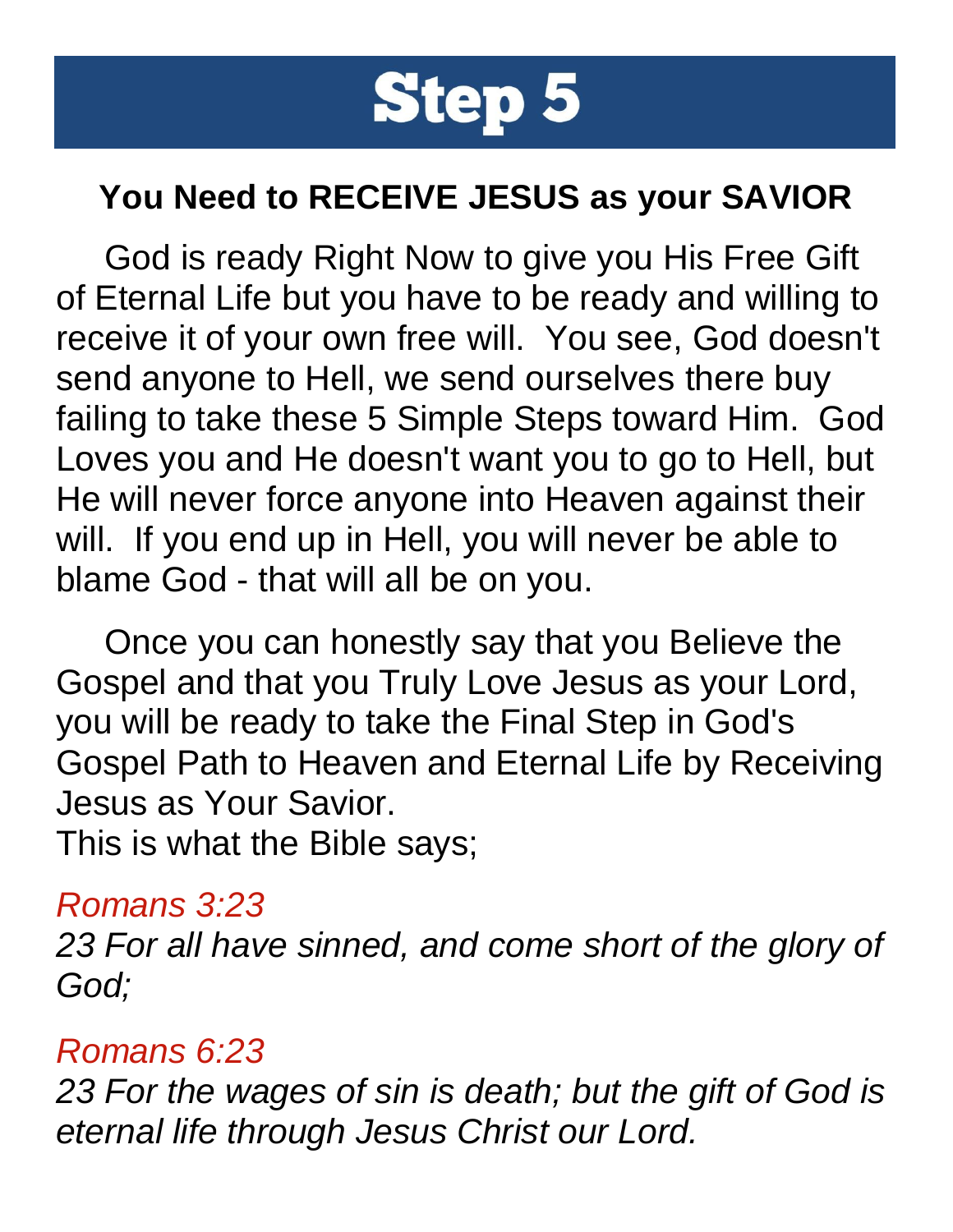#### *Romans 5:8*

*8 But God commendeth his love toward us, in that, while we were yet sinners, Christ died for us.*

#### *John 3:16-17*

*16 For God so loved the world, that he gave his only begotten Son, that whosoever believeth in him should not perish, but have everlasting life.*

*17 For God sent not his Son into the world to condemn the world; but that the world through him might be saved.*

### *Romans 10:17*

*17 So then faith cometh by hearing, and hearing by the word of God.*

### *Ephesians 2:8-9*

*8 For by grace are ye saved through faith; and that not of yourselves: it is the gift of God: 9 Not of works, lest any man should boast.*

#### *John 14:21,23*

*21 He that hath my commandments, and keepeth them, he it is that loveth me: and he that loveth me shall be loved of my Father, and I will love him, and will manifest myself to him.*

*23 Jesus answered and said unto him, If a man love me, he will keep my words: and my Father will love*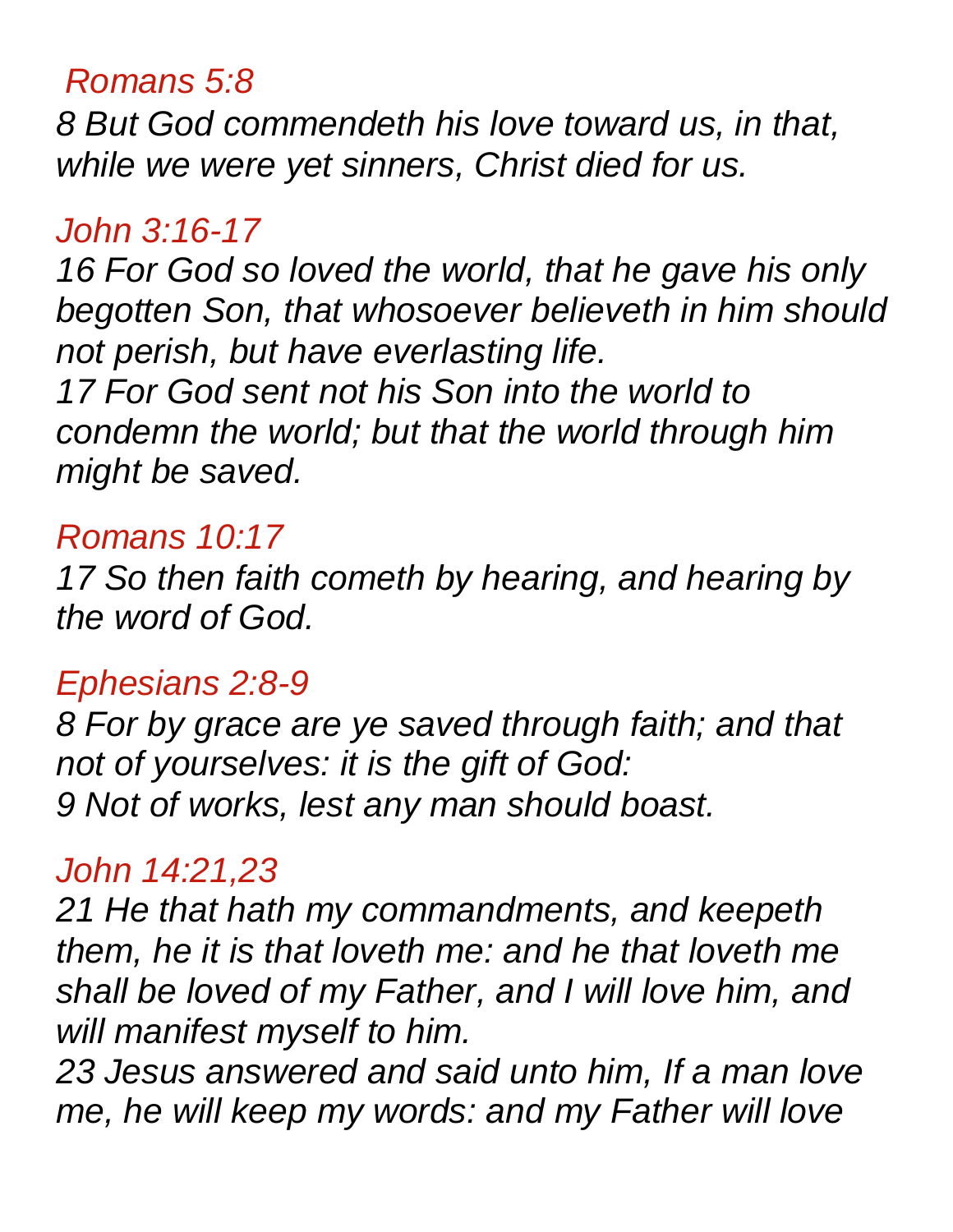*him, and we will come unto him, and make our abode with him.*

# *John 1:12*

*12 But as many as received him, to them gave he power to become the sons of God, even to them that believe on his name:*

# *Romans 10:9-10*

*9 That if thou shalt confess with thy mouth the Lord Jesus, and shalt believe in thine heart that God hath raised him from the dead, thou shalt be saved. 10 For with the heart man believeth unto righteousness; and with the mouth confession is made unto salvation.*

Find a quiet place to Pray and Pray a Simple but Sincere Prayer to the Lord in your own words;

- Confess that you Believe that Jesus is the Son of God, that He Died for Your Sins, was Buried and Rose Again on the third day.
- Confess that you Truly Love Jesus as your Lord.
- Confess that you are a Sinner and ask the Lord to Forgive your Sins.
- Ask the Lord to Save you and to give you Eternal Life.